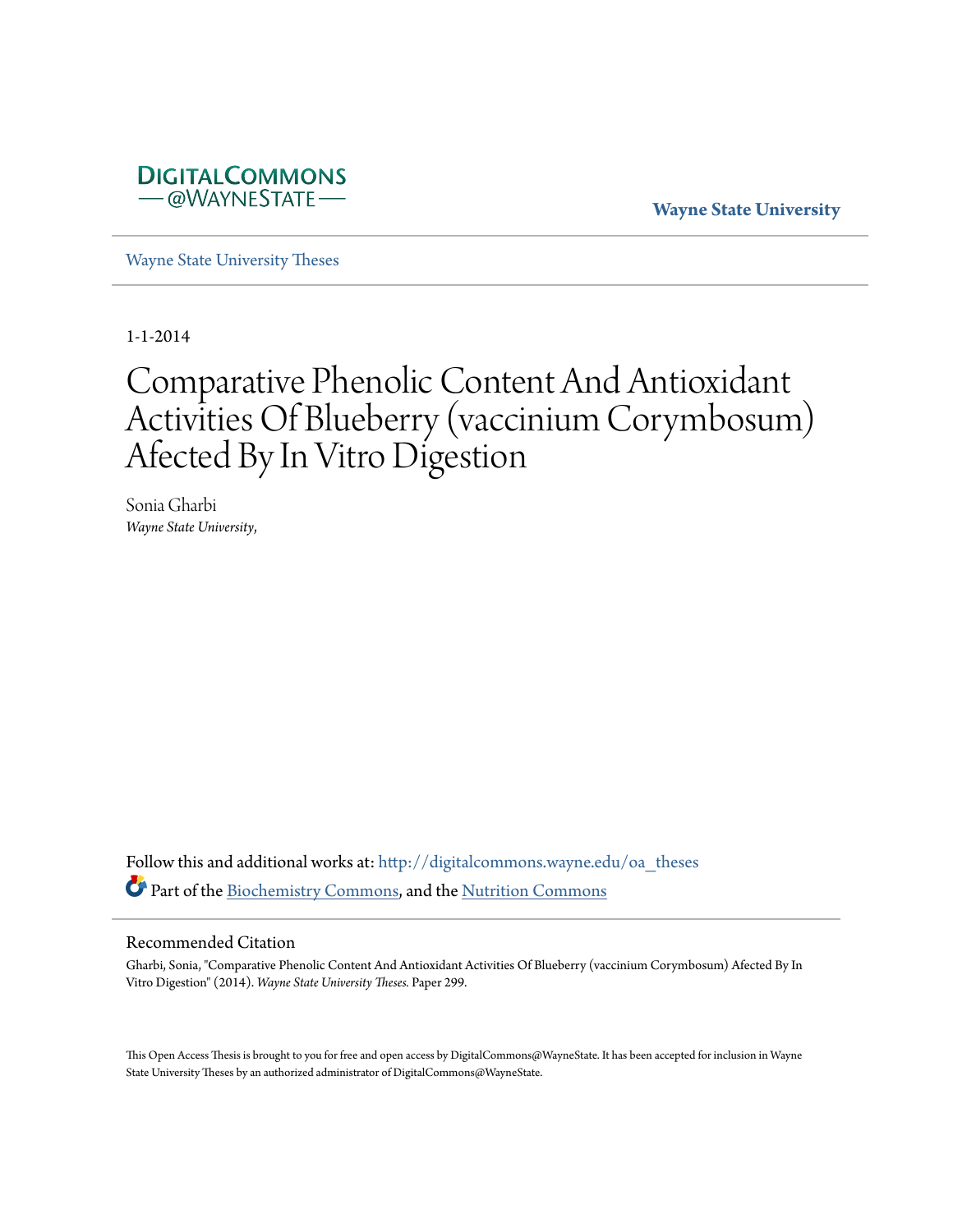# **COMPARATIVE PHENOLIC CONTENT AND ANTIOXIDANT ACTIVITIES OF BLUEBERRY (***VACCINIUM CORYMBOSUM***) AFECTED BY IN VITRO DIGESTION**

by

## **SONIA GHARBI**

#### **THESIS**

Submitted to the Graduate School

of Wayne State University,

Detroit, Michigan

in partial fulfillment of the requirements

for the degree of

#### **MASTER OF SCIENCE**

2014

MAJOR: NUTRITION AND FOOD SCIENCE

Approved by:

Advisor Date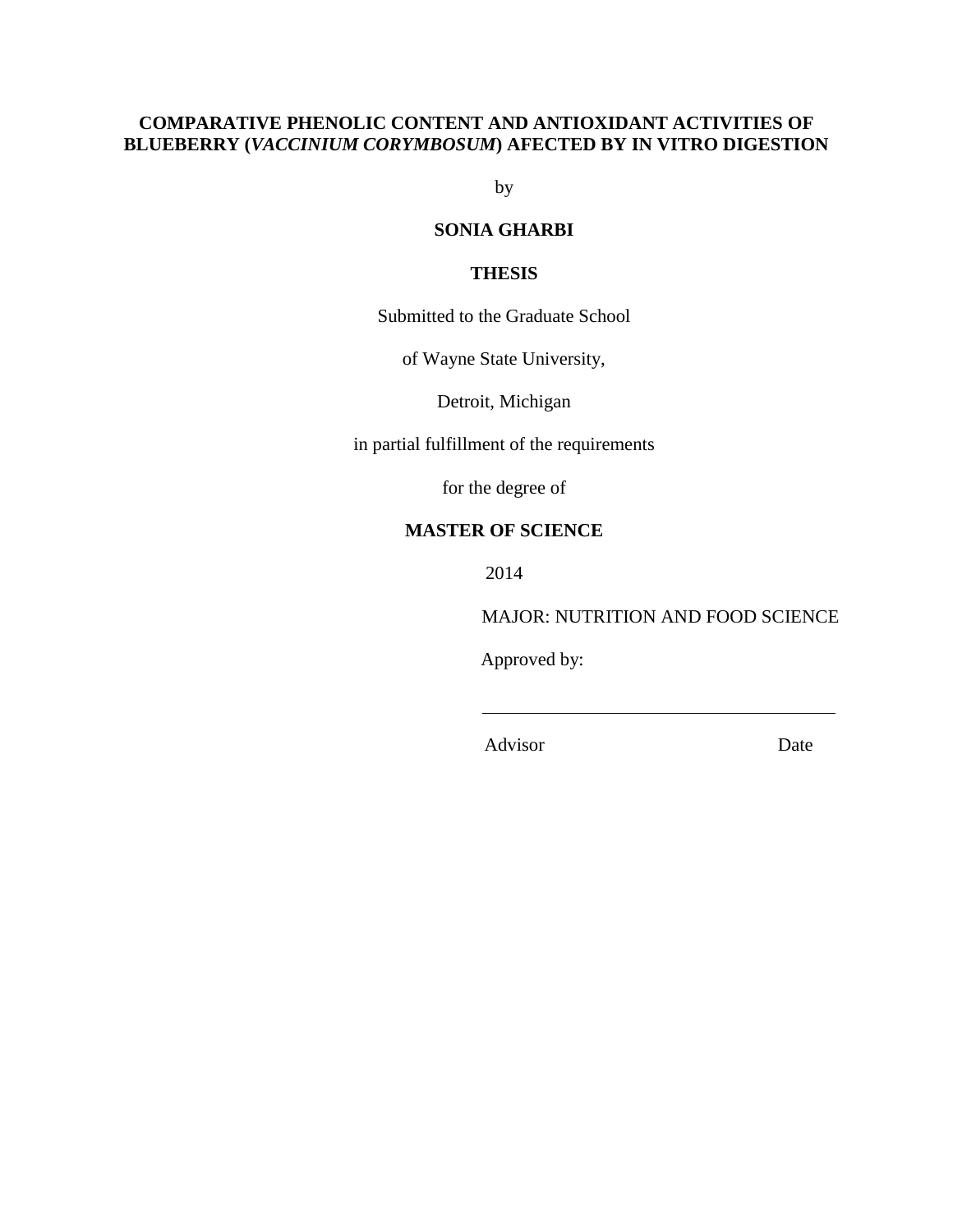# **DEDICATION**

<span id="page-2-0"></span>This thesis is dedicated to my parents for their endless love, support and encouragement. To my husband who gives me confidence and patience. My achievement is also dedicated to my daughter who taught me the meaning of love. A special feeling of gratitude to my loving sisters and brother whose words of encouragement and push for tenacity ring in my ears. My in-laws have never left my side and are very special, I will always appreciate all they have done.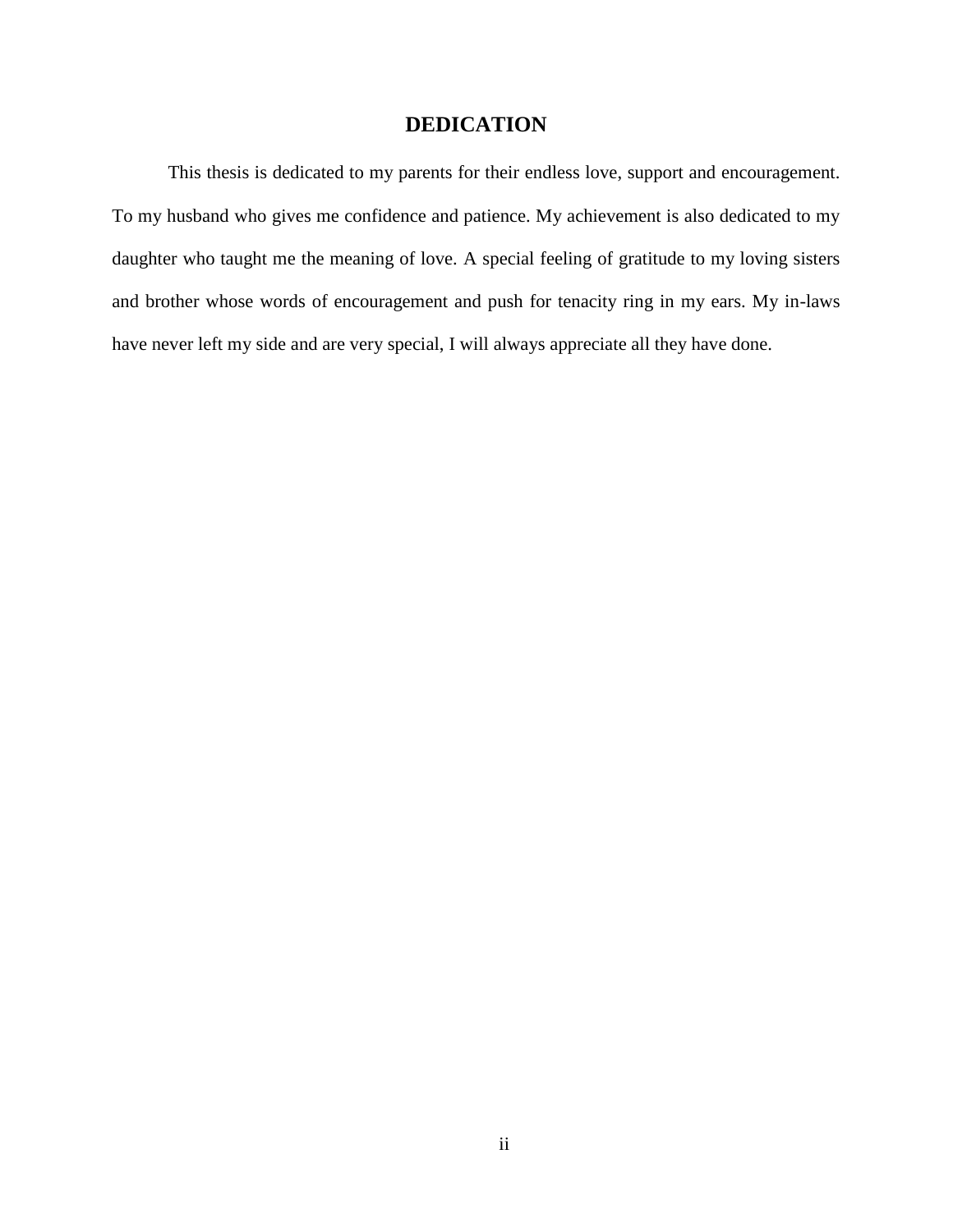## **ACKNOWLEDGEMENTS**

<span id="page-3-0"></span>I would never have been able to finish my thesis without the guidance of my committee members, help from friends, and support from my family and husband.

I would like to express my deepest gratitude to my advisor, Dr. Kequan Zhou, for his excellent guidance, caring, patience, and providing me with an excellent atmosphere for doing research. Special thanks goes to Dr. Ahmad Heydari and Dr. Yifan Zhang, who were willing to participate in my final defense committee at the last moment.

I would like to thank Dr. Arvind Goja who helped me during my experiments. I would also like to thank Houda, who as a good friend, was always willing to help and give her best suggestions. It would have been a lonely lab without her. Many thanks to Wenjun patiently corrected my writing and giving me advises.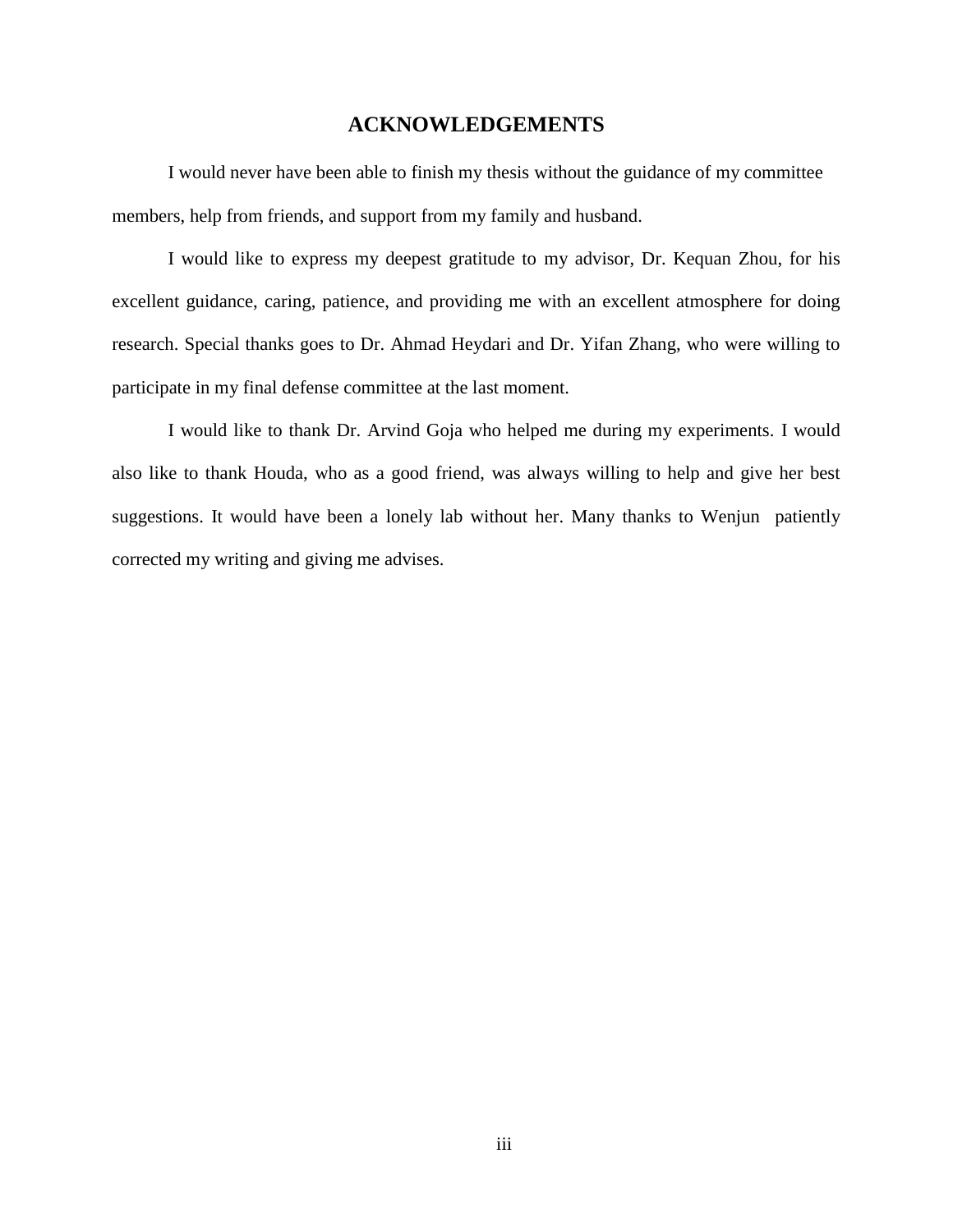# **TABLE OF CONTENTS**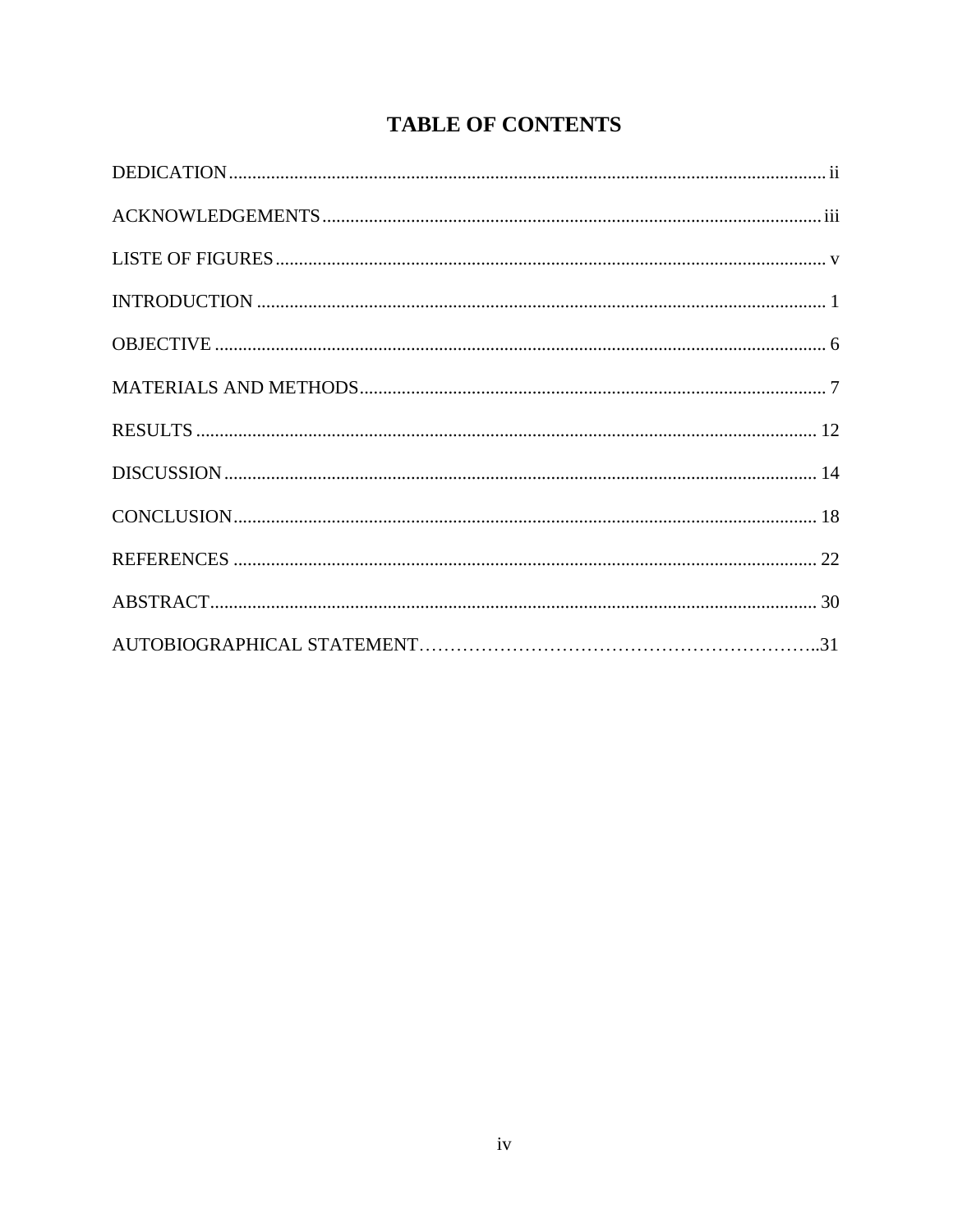# **LISTE OF FIGURES**

<span id="page-5-0"></span>

| Figure 1 - Total phenolic content of <i>Vaccinium Corymbosum</i> digested by inactive (C) and active |  |
|------------------------------------------------------------------------------------------------------|--|
|                                                                                                      |  |
| Figure 2 - DPPH radical scavenged in percentage of Vaccinium Corymbosum blueberry digested           |  |
|                                                                                                      |  |
| Figure 3 - ORAC assay in TE (µmol/ 100g fresh weight) of <i>Vaccinium Corymbosum</i> Bluberrie       |  |
|                                                                                                      |  |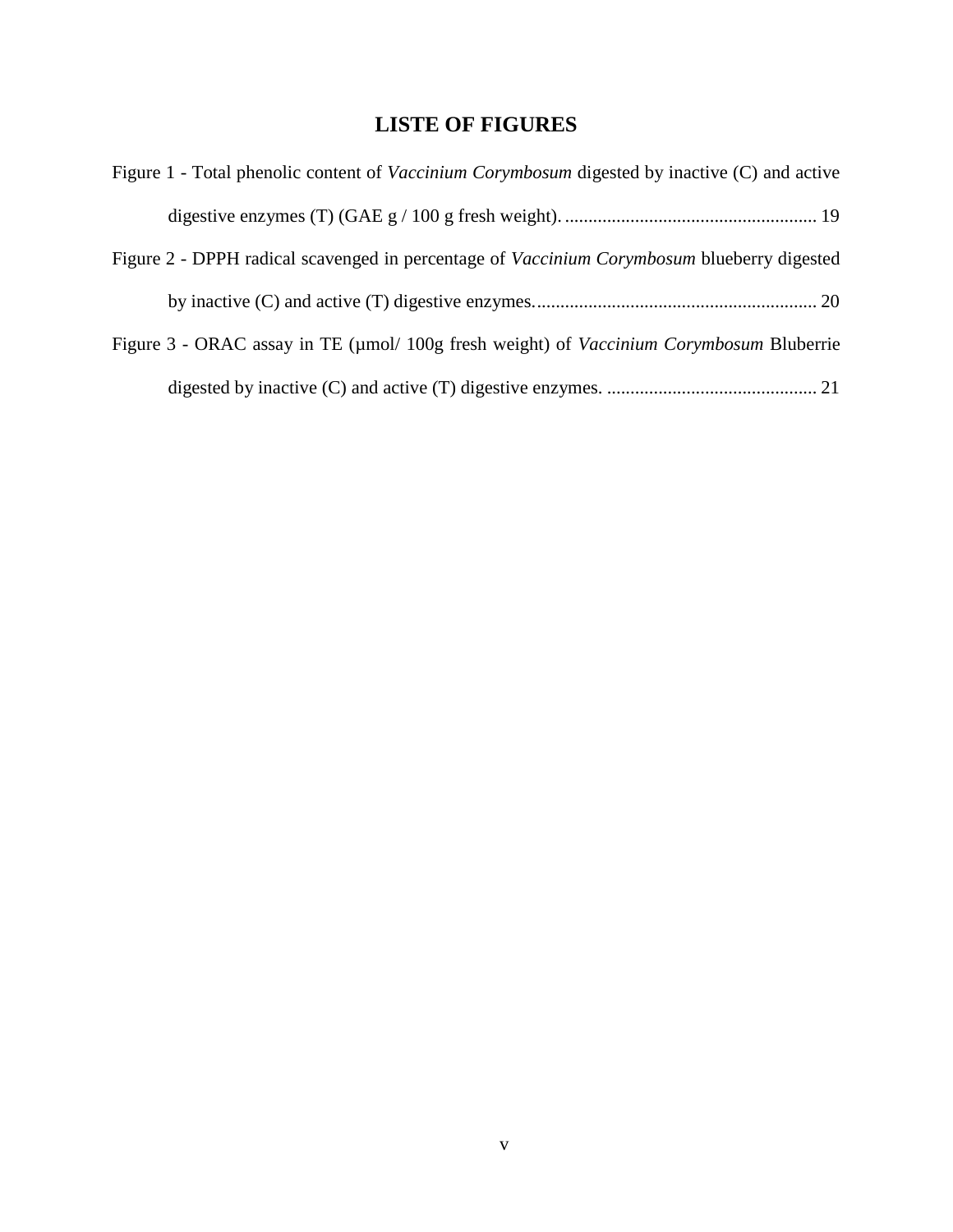#### <span id="page-6-0"></span>**INTRODUCTION**

## **Oxidative Stress and Health**

Reactive oxygen species (ROS) are constantly produced in cells by cellular metabolism and by exogenous agents. They are essential for life because they are involved in cell signaling and are used by phagocytes for bactericidal action [1,2]. In a biological field, reactants and oxidants are called antioxidants and pro-oxidants. Pro-oxidants are separated into two groups of species: reactive oxygen species (ROS) and reactive nitrogen species (RNS) [3,4]. The oxygen derived molecules are  $O^{-2}$  (superoxide), HO (hydroxyl), HO<sub>2</sub> (hydroperoxyl), ROO (peroxyl), RO (alkoxyl) as free radicals and  $H_2O_2$  oxygen as non-radical. Nitrogen derived oxidant species are mainly NO<sup>-</sup> (nitric oxide), ONOO<sup>-</sup> (peroxy nitrate), NO<sub>2</sub> (nitrogen dioxide) and N<sub>2</sub>O<sub>3</sub> (dinitrogen trioxide) [5,6,7].

Recently, increasing evidence highlights that overproduction of ROS and oxygen-derived free radicals may contribute to a variety of pathological effects, for example, DNA damage, carcinogenesis and cellular degeneration [8,9].

Berries contain high concentration in bioactive compounds such as polyphenols, including anthocyanin, phenolic acids, tannins, carotenoids, vitamin A, C, E, folic acid and minerals such as calcium, selenium and zinc [10,11]. Among them, blueberries became well known and often consumed due to their uses for treating biliary disorders, coughs, tuberculosis, diabetes and visual disorders [12,13,14]. Blueberries contain high level of anthocyanin and phenolic compounds with high in vitro antioxidant capacities compared with other fruits [15,16].

The main characteristic of antioxidants is their ability to trap free radicals. Highly reactive free radicals and oxygen species are present in biological systems from a wide variety of sources. These free radicals can oxidize nucleic acids, proteins, lipids or DNA and initiate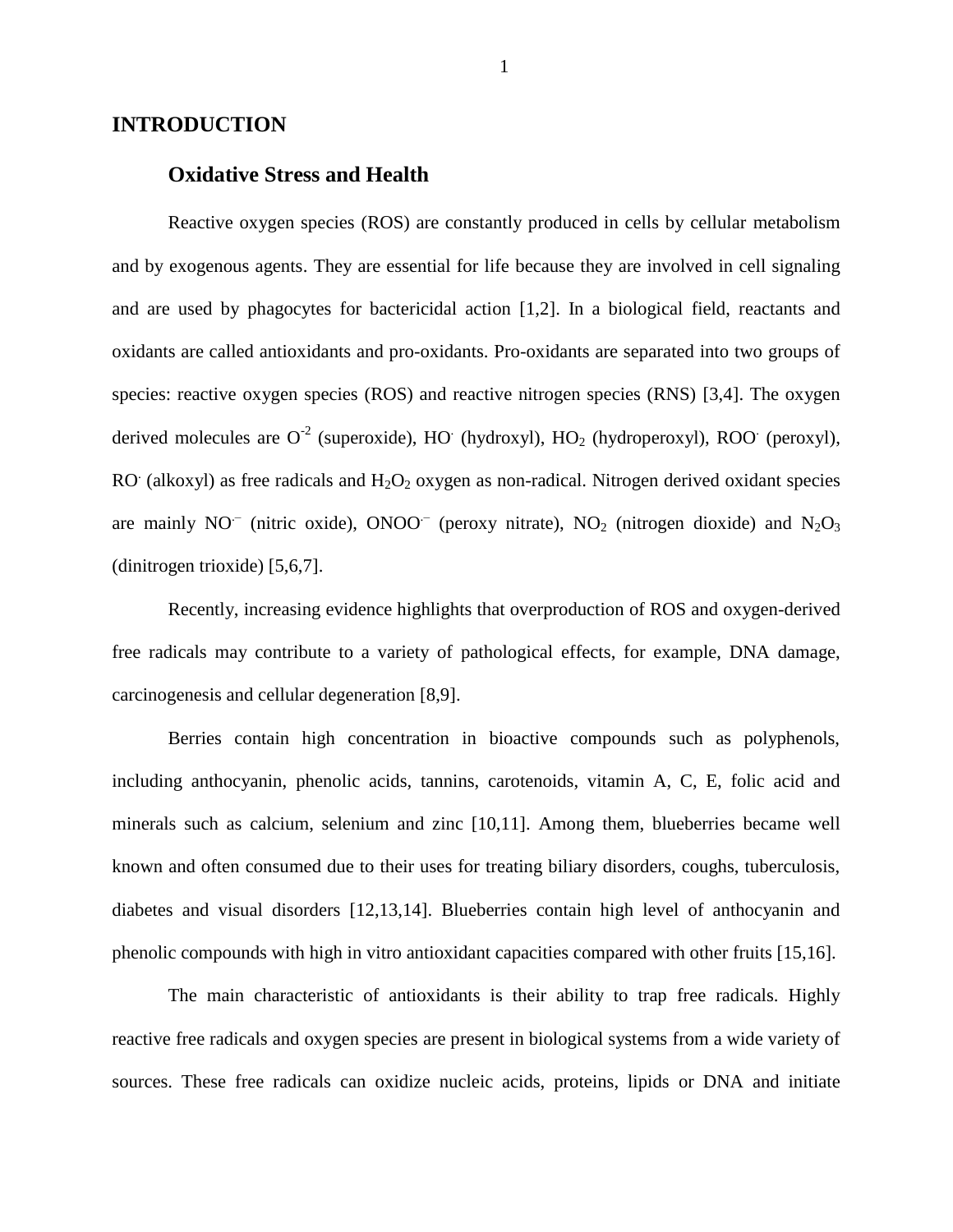degenerative diseases [17,18]. Antioxidant compounds like phenolic acids, polyphenols and flavonoids scavenge free radicals such as peroxide, hydroperoxide or lipid peroxyl and thus inhibit the oxidative mechanisms that lead to degenerative diseases [19].

Oxidative stress is an important factor in ischemic stroke, which occurs as a result of an obstruction with a blood vessel supplying blood to the brain [20]. Results from a study conducted by Sweeney et al. indicated that adding blueberries to the diet of rats could reduce the effects of ischemic stroke by half [21].

Joseph et al. studied the effect of a diet high in fruit and vegetable extracts on rats [22]. The team determined that a diet supplemented with extracts from strawberries, blueberries, or spinach improved motor skills and short-term memory loss. Further studies suggested that berry supplementation could overcome the genetic predisposition to Alzheimer's disease [23]. The anti-inflammatory potential of the polyphenols in blueberries, including the potent antioxidant anthocyanin, was the focus of a 2008 study [24]. When rats with neuronal lesions were fed a blueberry-supplemented diet, not only did they perform better in cognitive tests, the concentration of several substances in the brain that can trigger an inflammatory response was significantly reduced [25, 26]. The polyphenols in blueberries appeared to inhibit the production of these inflammatory mediators.

#### **Antioxidants and Their Mode of Action**

An antioxidant is a chemical that prevents the oxidation of other chemicals. They protect the cell components by neutralizing the damaging effects of free radicals, which are natural byproducts of cell metabolism [3].

The oxidative stress induced by reactive oxygen species (ROS) can be described as a dynamic imbalance between the amounts of free radicals generated in the body and levels of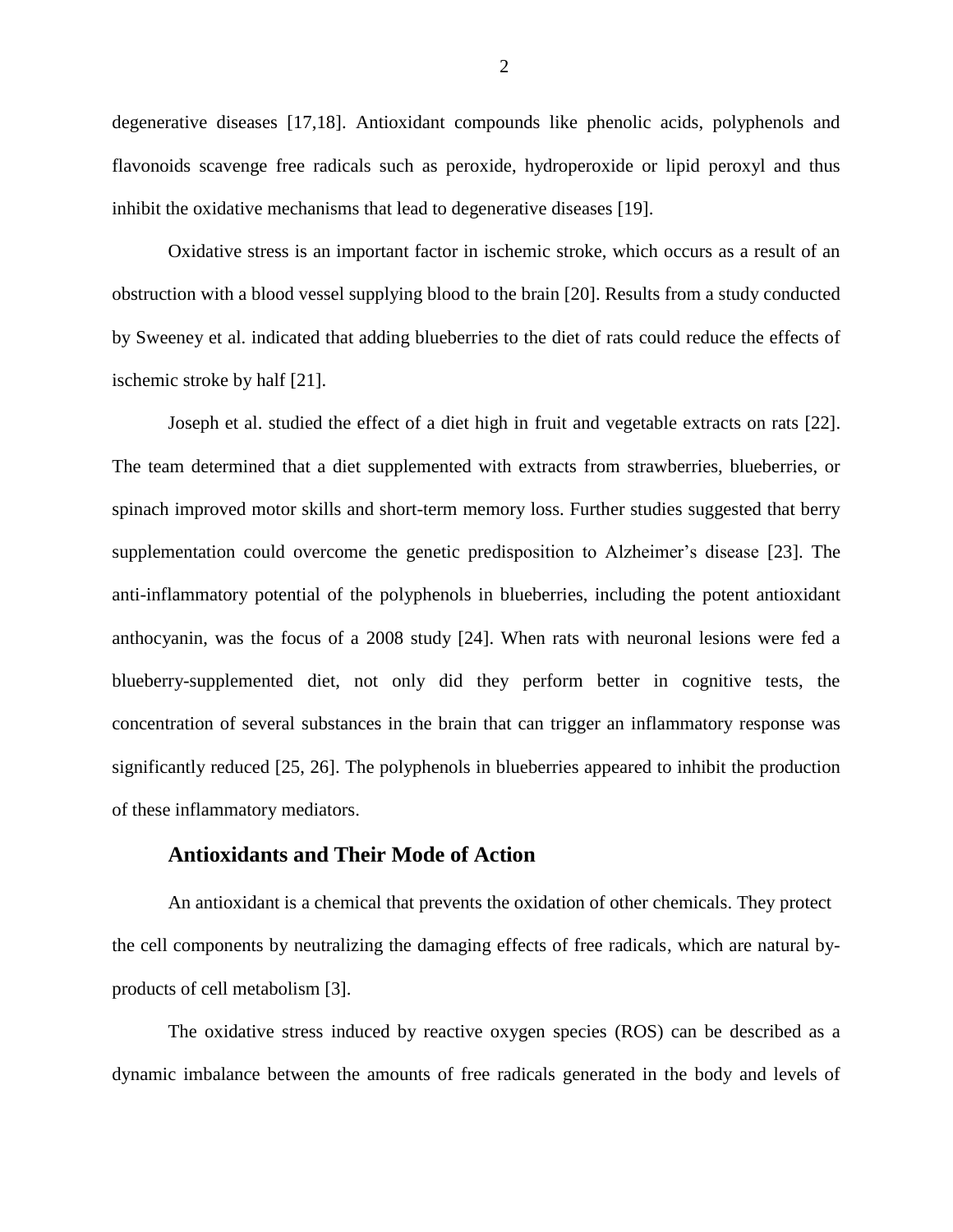antioxidants to quench and/or scavenge them and protect the body against their deleterious effects [5]. The first strategy of defense against ROS is preventing mechanisms of radical formation [25]. Carotenoids, a class of plant pigments, are well-known compounds that can quench electronically excited molecules, such as singlet molecular oxygen, thus preventing oxidative damage [4]. Grapes contain a natural phytoalexin , resveratrol, which can inhibit ribonucleotide reductases known to generate radical substrates [6]. Preventing the initiation of chain reactions through binding metal ions is also important in preventing radical formation, especially chelating iron and copper ions, a function performed by a variety of natural antioxidants.

In a normal cell, there is appropriate oxidant: antioxidant balance. However, this balance can be shifted, when production of oxygen species is increased or when levels of antioxidants are diminished. This stage is called oxidative stress [7].

An antioxidant defense system is used by the human body to neutralize the excessive levels of reactive oxygen species [26]. This system is composed of enzymatic and non-enzymatic antioxidants [26]. Some of the antioxidant enzymes that are found to provide a protection against ROS are superoxide dismutases, catalases, and glutathione peroxidases, in addition to numerous non-enzymatic small molecules distributed widely in the biological system and capable of scavenging free radicals [27,28]. These non-enzymatic molecules include glutathione, tocopherol (vitamin E), vitamin C, β-carotene, and selenium [28].

# **Determining Bioaccessibility of Antioxidants by** *in vitro* **Digestion**

Simulating gastric and intestinal digestion for the approach of *in vitro* digestion of food have been used to investigate digestion of proteins, starch, lipids, polyphenols, and carotenoids from various matrices [29, 30, 31]. Digestive enzymes including pepsin and pancreatin along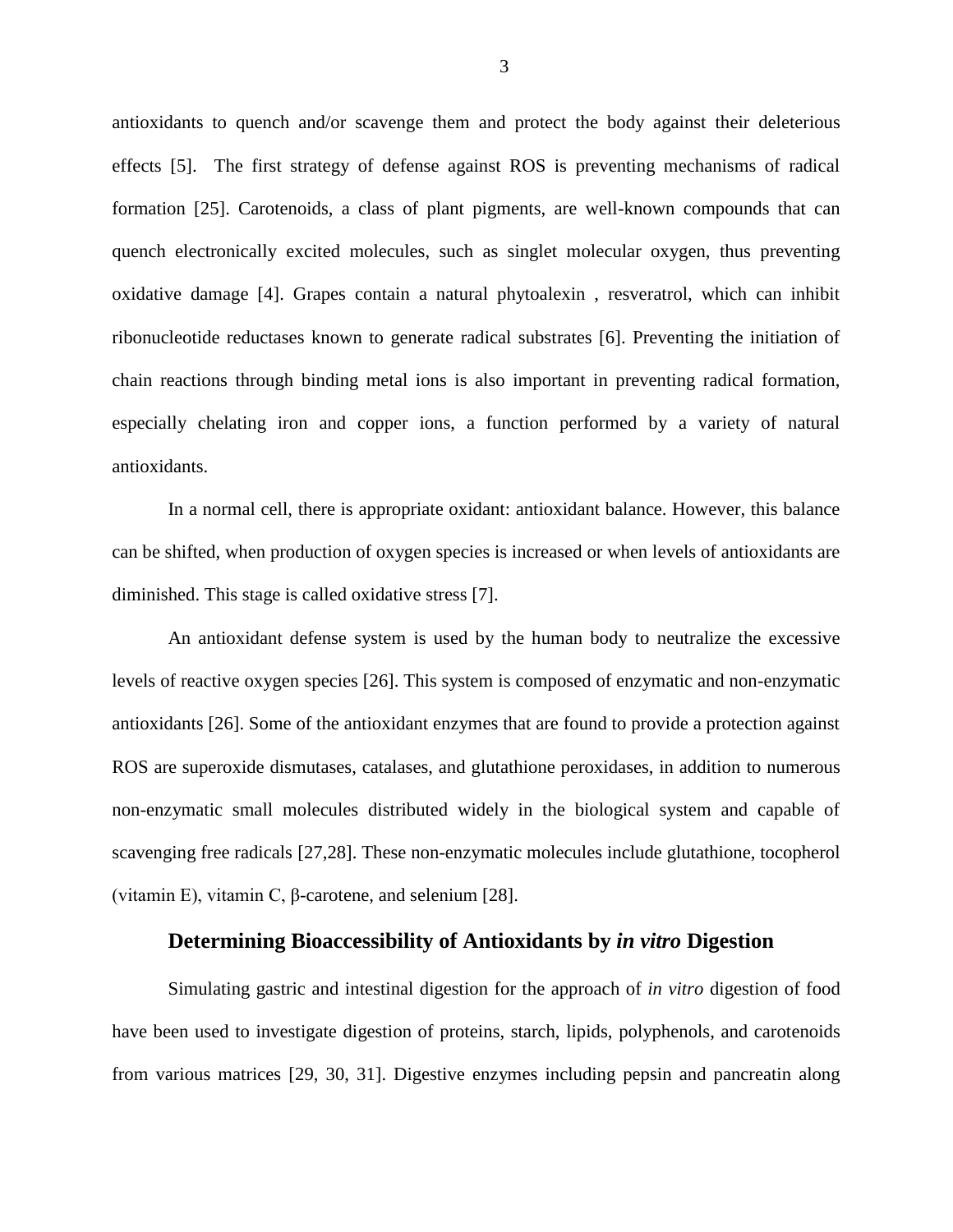with bile salts, time, pH, and temperature can be controlled for a simulated digestion procedure [32]. These simulated digestion procedures give information about the stability of compounds during gastrointestinal digestion. An *in vitro* gastrointestinal system has been used to study the bioaccessibility of polyphenols and carotenoids in different food sources such as grape seed and peel, green tea, carrot, tomatoes, and leafy vegetables [33,34,35].

#### **Previous Studies on Blueberry Antioxidants**

Currently, plant sourced antioxidant agents have been attracting special interest because they can protect the human body from diseases induced by free radicals[36].

*Vaccinium corymbosum* are flowering plants belonging to the large genus of Vaccinium. Various members of the Vaccinium genus have been used as traditional medicines for the treatment of diabetic symptoms by Quebec traditional practitioners [37,38]. Blueberry leaves are primary plant parts that have been used medicinally for generations[39].

Blueberries (*Vaccinium sp*.) are a good source of chlorogenic acid, quercetin, kaempferol, myricetin, procyanidins, catechin, epicatechin, resveratrol, and vitamin C which participate to their antioxidant activity[40]. Blueberries (*Vaccinium sp*.) are rich in anthocyanins, polyphenolics recognized for their ability to provide and activate cellular antioxidant protection, inhibit inflammatory gene expression, and consequently protect against oxidant-induced and inflammatory cell damage and cytotoxicity[41,42].

Research has shown that wild blueberries (*Vaccinium angustifolium)* are one of the highest sources of anthocyanins [43, 44] and have exhibited one of the highest recorded *in vitro* antioxidant capacities of various fruits and vegetables tested [45]. Wild blueberries are relatively low in antioxidant vitamins and minerals [46]. Their in vitro antioxidant capacity has been attributed to their high concentration of phenolic compounds, particularly anthocyanins [45,46].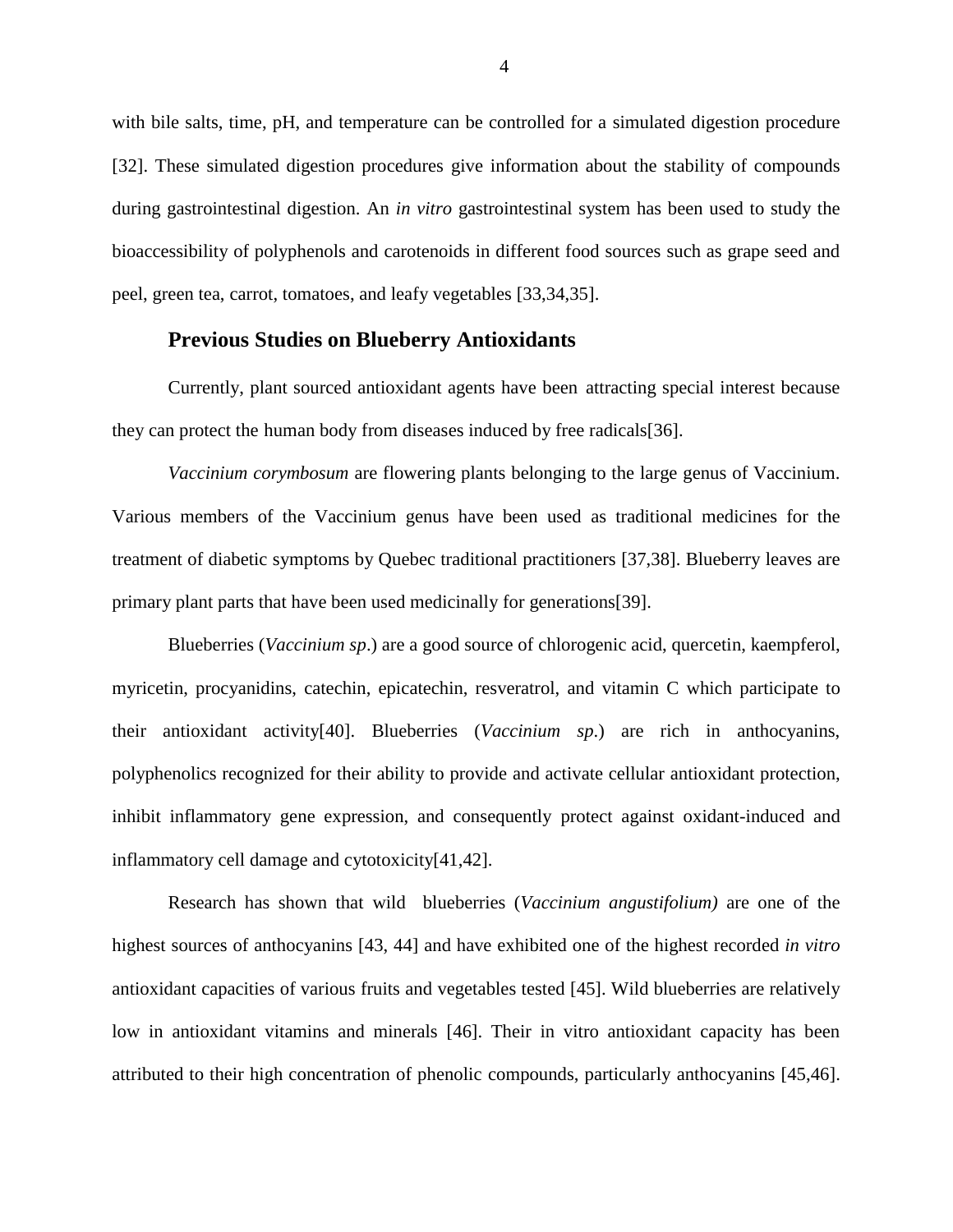More recently, Mazza et al. investigated the absorption of anthocyanins in humans after the consumption of a high-fat meal with a freeze-dried blueberry powder containing 25 anthocyanins [47]. 19 anthocyanins present in the blueberries were detected in human blood serum. Furthermore, the appearance of total anthocyanins in the serum was directly correlated with an increase in serum antioxidant capacity[47].

In recent years, researchers have developed concerns regarding antioxidant bioavailability after gastrointestinal digestion. Bioactive compounds should be bioavailable in order to perform the desired functions. These compounds are usually subject to series of physiological processes such as absorption, metabolism, tissue and organ distribution, and excretion [36]. For these reasons, recent research has focused on the stability of these compounds against these processes.

Several studies have examined the bioaccessibility of these compounds after *in vitro* digestion. For example, commercial fruit juices, which are well-known easy-to-get antioxidant sources, were analyzed for antioxidant stability after in vitro digestion. The results show that gastrointestinal digestion seems to enhance antioxidant activity for some of them [65]. In a different study, blackberry polyphenols were tested before and after digestion and the latter is efficient in enhancing intracellular capacity [54]. Total polyphenols could be sensitive to simulated digestion conditions and some may be modified into favorable health-promoting structures [55,62].

5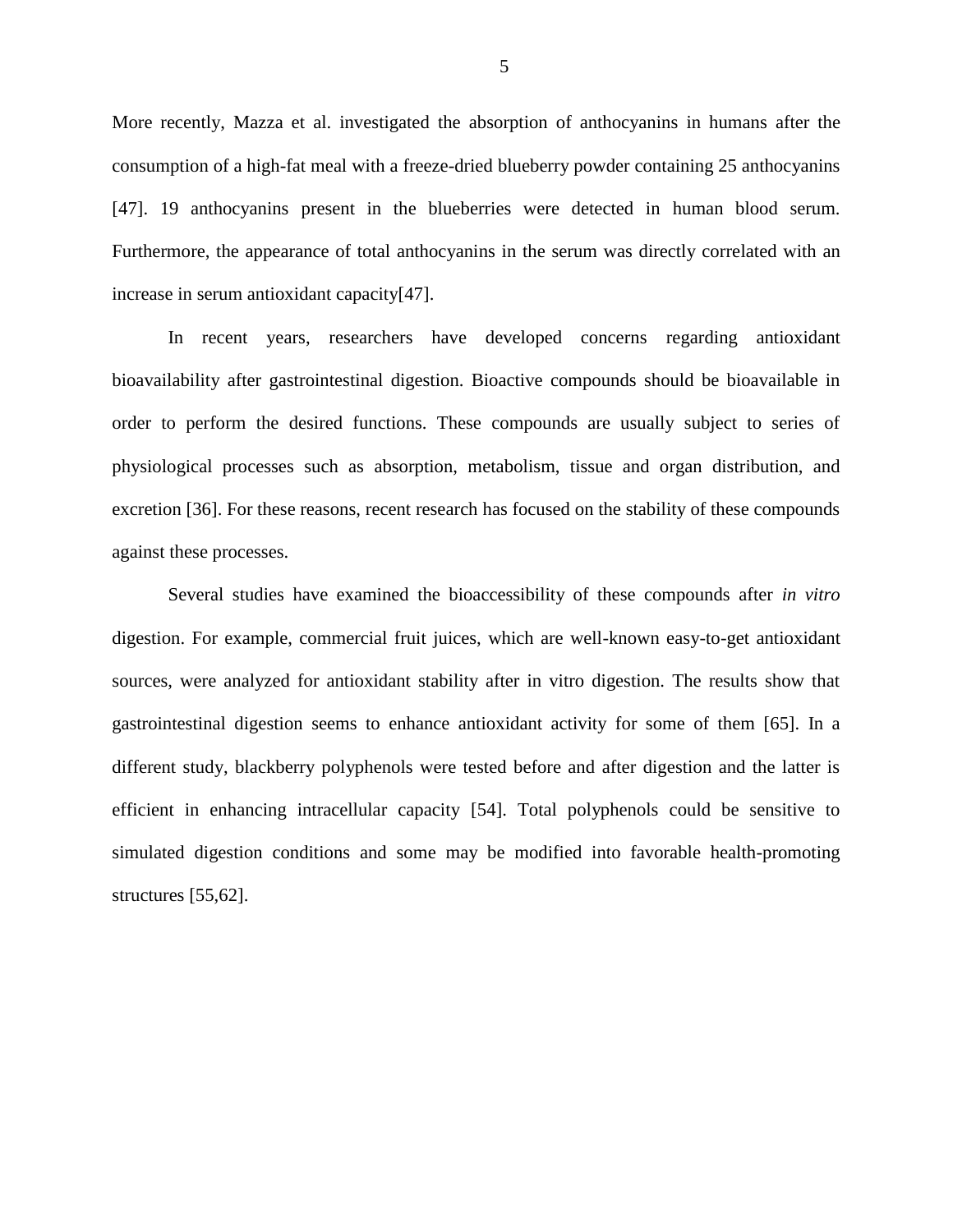# **OBJECTIVE**

The objective of this study was to investigate the effect of in vitro gastrointestinal digestion on the antioxidant content and capacity of *Vaccinium Corymbosum* species. Total phenolic content (TPC) assay, 2, 2-diphenyl-1-picrylhydrazyl (DPPH) radical scavenging assay and oxygen radical absorbance capacity (ORAC) assay were used to estimate the antioxidant characteristics of the sample with active and inactive enzymatic digestion. Also to study the antioxidant methods applied in relation to the total phenolic content.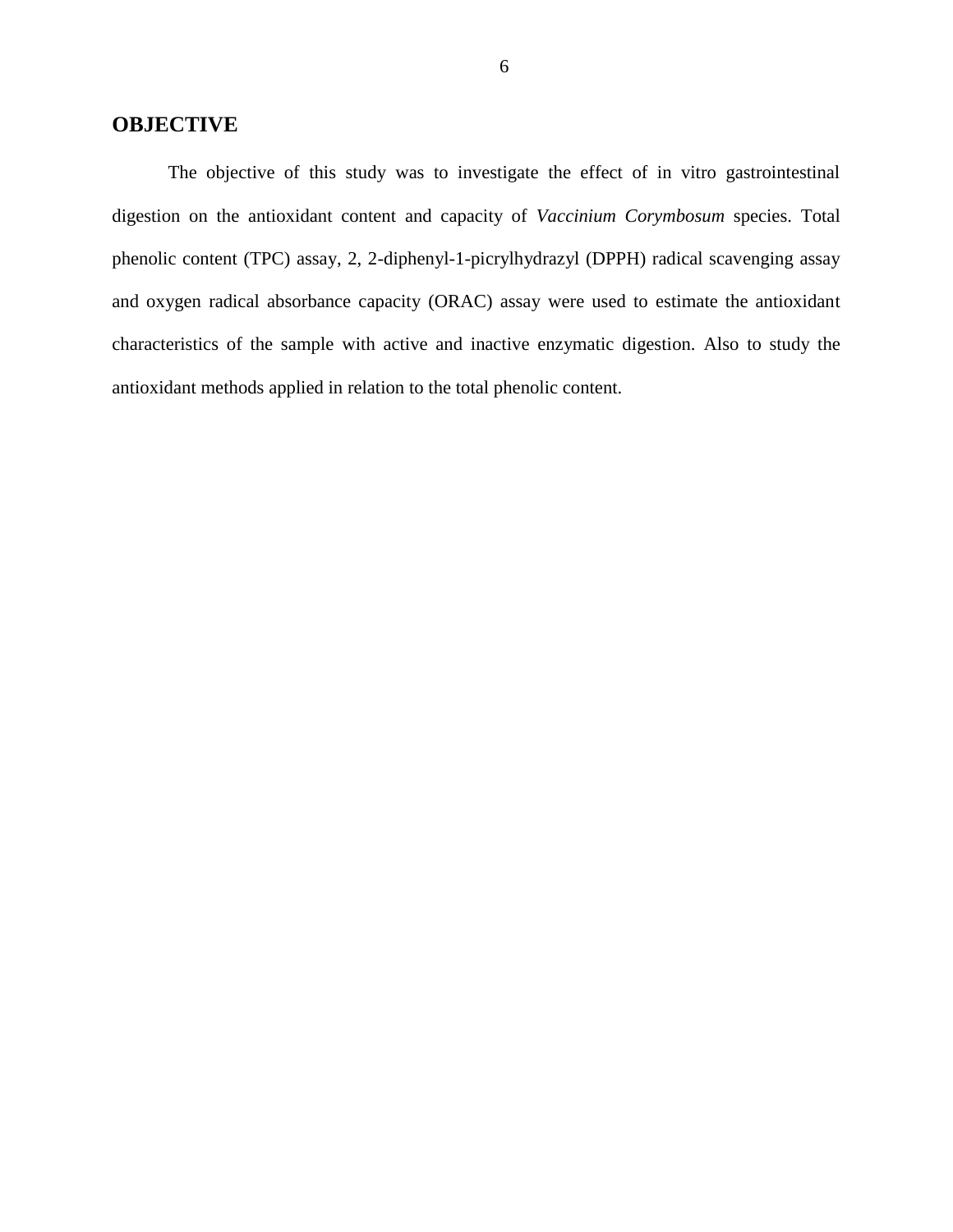#### <span id="page-12-0"></span>**MATERIALS AND METHODS**

#### **Reagents**

Pancreatin, pepsin, Gallic acid, Follin-ciocalteu's phenol reagent and sodium carbonate  $(Na<sub>2</sub>CO<sub>3</sub>)$  were purchased from Sigma-Aldrich (St. Louis, MO). Acetone, methanol, and formic acid were obtained from fisher (Fair Lawn, NJ). Bile salts, hydrochloric acid (HCl) and fluorescein were acquired from Fluka (Buchs, Switzerland). 2, 2-diphenyl-1-picrylhydrazyl (DPPH) was purchased from Aldrich (Milwaukee, WI). Trolox was purchased from ACROS (Geel, Belgium). Ethanol and Acetone were acquired from Decon labs (King of Prussia, PA. sodium hydroxide was obtained from Mallinckrodt (Phillipsburg, NJ). 2, 2`-Azobis (2 midinopropane) dihydrochloride (AAPH) was purchased from Wako (Richmond, VA).

# **Samples and standard preparation**

958.74 g of fresh blueberry (*Vaccinium Corymbosum*) was purchased from a local grocery store in Michigan; the sample was stored at  $-20^{\circ}$ C immediately upon arrival. Frozen samples were chopped into small pieces in order to create a larger surface area for freeze-drying. They were then stored overnight at -80<sup>°</sup>C prior to freeze-drying. Following freeze-drying using Labconco lyopholizer Lyph Lock 6 (Kansas City, MO), dried fruits were milled into fine powder, which was further divided into two groups (Control and Treatment).

The two groups labeled **C**ontrol (C) and **T**reatment (T) were used for *in vitro* digestion study, after which antioxidant activity assays were performed. The first group was subject to treatment of simulated digestion with inactive enzymes whereas the second group was subject to digestion treatment with active enzymes.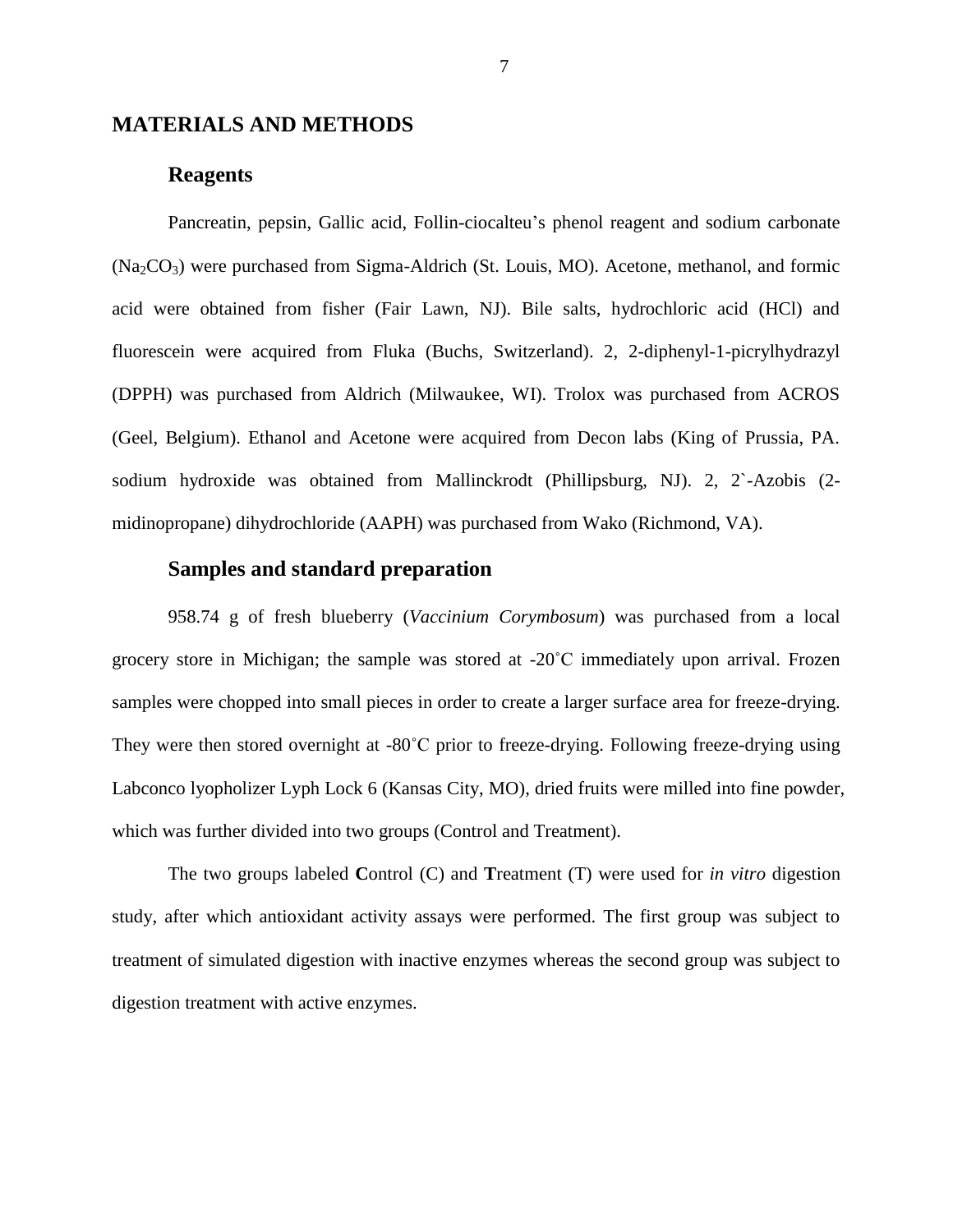#### **In vitro Digestion**

The bioavailability of antioxidant compounds from blueberries was assessed using an in vitro digestion procedure that mimics the physiochemical and biochemical changes that occur in the upper gastrointestinal tract.

A shaking water bath (Pegasus scientific, Rockville, MD) was used to perform the *in vitro* digestion. The method consisted of two sequential steps: an initial pepsin/HCl digestion for 2 h at 37 °C to simulate gastric conditions followed by a digestion with bile salts/pancreatin for 2 h at 37 °C to simulate small intestine conditions. The first step consisted of dissolving 1 g of pepsin in 100 mL distilled water to make the pepsin solution, at the same time 0.4 g of pancreatin and 2.5 g of bile salts were dissolved in 100 mL distilled water to make the pancreatin-bile solution. Control and treatment were treated with these solutions. For the control group, the solutions were boiled then cooled down to room temperature before treatment in order to inactivate the digestive enzymes. The procedure (for both T and C groups) was as follows: 1 g of dried fruit powder was mixed with 2 mL pepsin solution (inactive for C, active for T) and 17 mL distilled water. Then the pH was adjusted to 1.7 - 2 by the addition of concentrated HCl, and the samples were incubated in a 37 °C shaking water bath at 100 rpm for 2 h. Following the pepsin digestion to simulate small intestine conditions, reaction mixtures were adjusted to pH 8.0 with 1N NaOH and added with 2 mL of pancreatin-bile salts solution (inactive for C; active for T). The mixtures were incubated in the water bath shaker for 2 hours at 100rpm. Following the simulated digestion process, solutions were stored at -80˚C overnight then freeze-dried. All dried samples were then extracted with 50% acetone and vortexed 3 times for 5 minutes each. The extracts were filtered through a 0.45 µm filter paper and diluted with 50% acetone to a concentration of 50 mg/mL. These samples were then used for antioxidant assays: total phenolic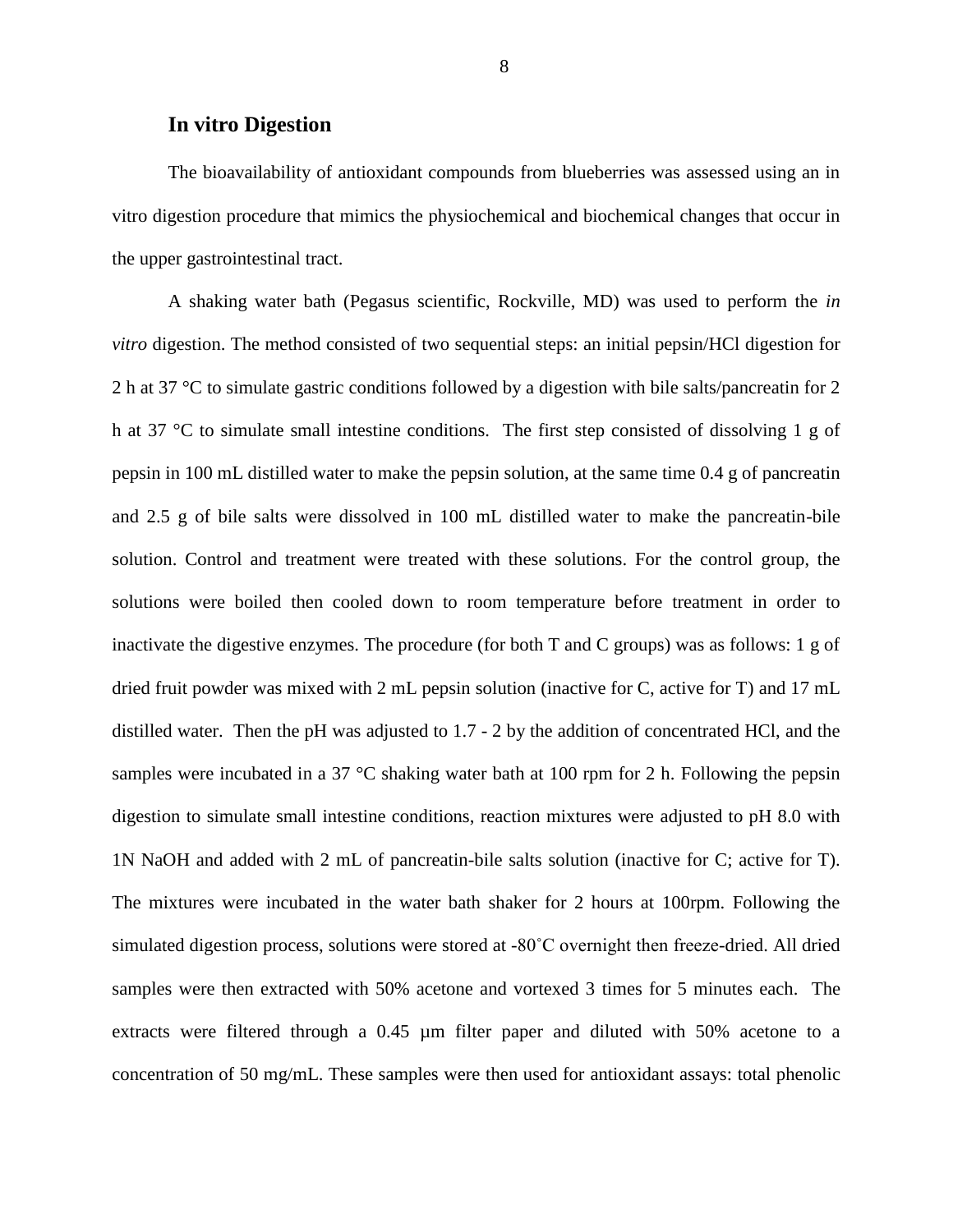content (TPC) assay, DPPH radical scavenging assay, and oxygen radical absorbance capacity assay (ORAC).

#### **Total Phenolic Content (TPC) Assay**

The amount of total polyphenol in the blueberry extracts was determined using modified Folin-Ciocalteu colorimetric method. Stock solution of sample extracts were dissolved in acetone to make 25mg/mL and further serial dilutions were performed to obtain readings within the standard curve made with Gallic acid. The standard curve has a concentration of Gallic acid as follow: 0.1, .02, 0.3, 0.4, 0.5 mg/mL in 50% acetone. The measurements were done in triplicate and results were expressed as the mean values. Each test tube contained 25 µL of sample/standard and 250 µL distilled water. 750 µL of 0.2 N Folin-Ciocalteu's phenol reagent was then added to each tube and mixed thoroughly with a vortex mixer. Then, 500 µL of 20% sodium carbonate was added to each tube and vortexed again. After that all samples and standards were incubated in the dark for 2 hours at room temperature. The extracts were oxidized by the Folin-Ciocalteu reagent and the neutralization was made with Na2CO3, after 5 minutes. Detection was achieved at 765 nm in a UV spectrophotometer Total phenolic content assay was tested with a Beckman DU 640 spectrophotometer and results were expressed as milligrams of Gallic acid equivalents (GAE) per 100 grams fresh fruit weight.

#### **2, 2-diphenyl-1-picrylhydrazyl (DPPH) Radical Scavenging Assay**

The DPPH scavenging activity assay was done according to a method reported by Brand-Williams *et al.* with modification [48]. This assay measures the ability of blueberry extracts to reduce DPPH free radicals. DPPH solution (80 μM) was freshly prepared by dissolving the reagent in 50% acetone. Sediment-free sample solutions were diluted to 10 mg/ml using 50% acetone and then collect from the supernatant after centrifuged at 7200 rpm for 20 min. A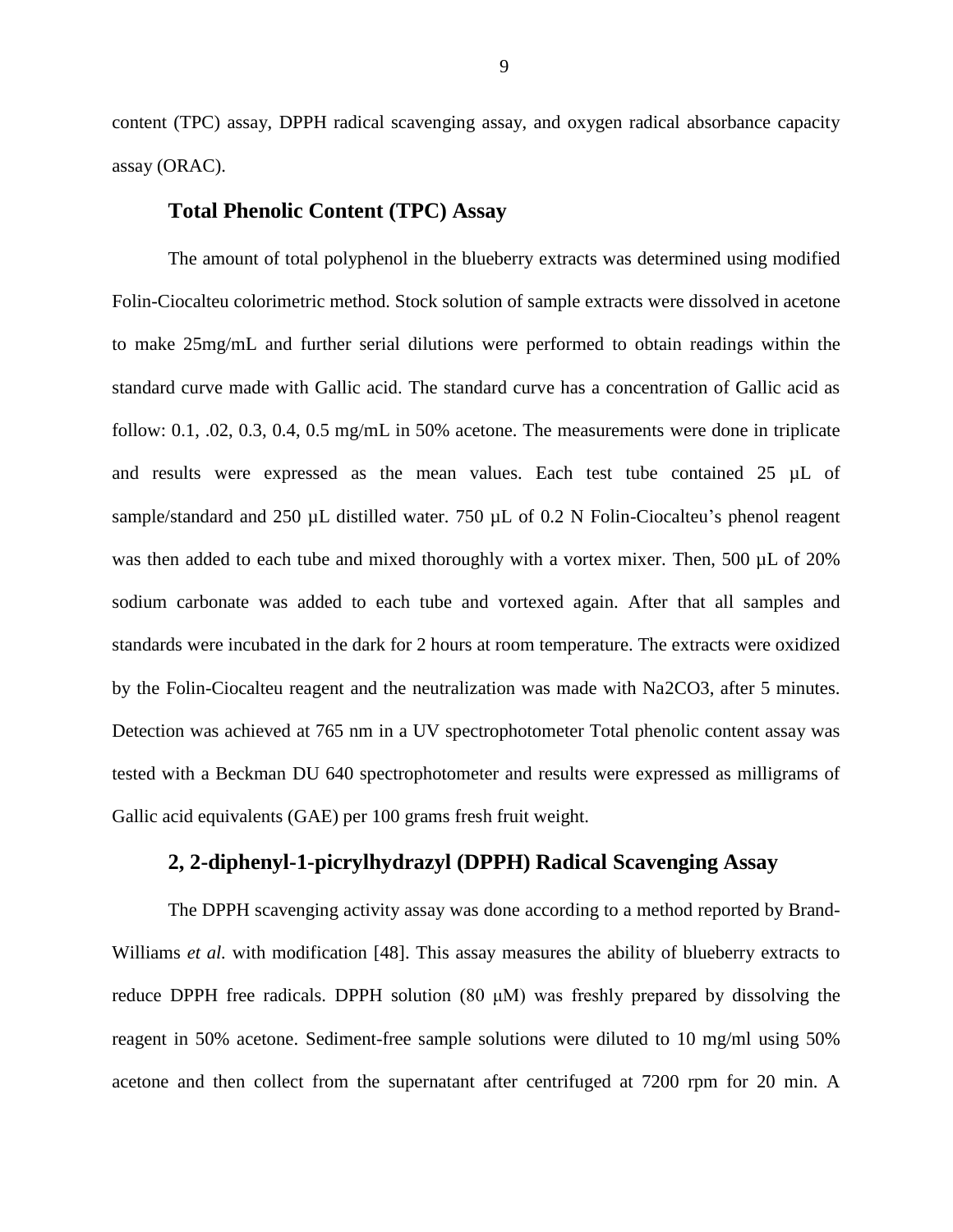volume of 150 μl of this solution was allowed to react with 100 μl sample in a 96-well microplate, and the absorbance was measured at 500 nm every 5 minutes for 2 hours using the bio assay reader (HTC 7000 Bio Assay Reader (Perkin Elmer, Norwalk, CT) . All samples were run in duplicates. The chemical kinetics of blueberries extract was recorded. The antioxidant activity was calculated as follows:

% DPPH scavenging activity = (Abs control-[Abs sample – Abs sample background]) / Abs control  $\times$  100

# **Oxygen Radicals Absorbance Capacity (ORAC<sub>FL</sub>) Assay**

The protocol followed by Zhou et al. was used to measure the Oxygen Radicals Absorbance Capacity of the blueberries sample [49]. Briefly, AAPH was dissolved in 75 mM phosphate buffer (pH 7.4) to a final concentration of 0.36 M and made fresh daily. A fluorescein stock solution (10000 nM) was made in 75 mM phosphate buffer (ph 7.4) and stored wrapped in foil at 5°C. Immediately prior to use, the stock solution was diluted to 8000 nM with 75 mM phosphate buffer (pH 7.4).

Serial dilutions of standard (Trolox) were performed to achieve concentrations of 0, 20, 40, 80, 100, 200, 300 and 400 µM with 50% acetone. C ant T samples were diluted to a concentration of 1.3 mg/mL with 50% acetone. 200  $\mu$ L of fluorescein and 45  $\mu$ L of samples or standards were placed in each well of a 96-well microplate. The microplate was incubated for 15 minutes at 37°C. 60 µL of AAPH was then added to each sample and standard; and fluorescence was measured at 37 ˚C in plate reader (HTC 7000 Bio Assay Reader (Perkin Elmer, Norwalk, CT). Fluorescence was then monitored kinetically with data taken every 5 minutes for 90 minutes using an excitation wavelength of 485 nm and an emission wavelength of 520 nm. All samples and standards absorbance were measured in triplicates. Radical absorption capacity was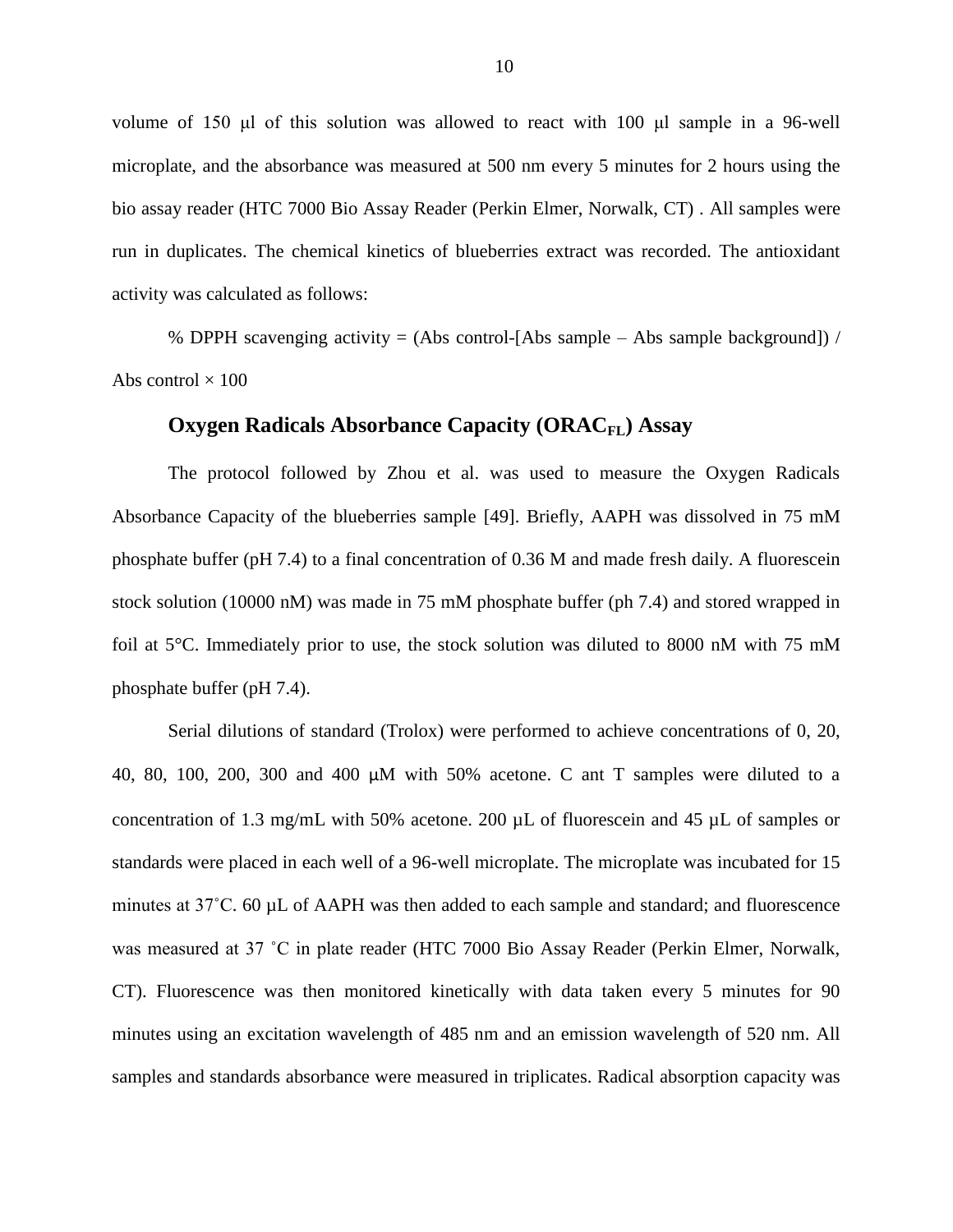calculated using a standard curve established with various concentrations of Trolox. Results are presented as mM Trolox equivalent (TE)/ 100 grams fresh weight.

# **Statistical Analysis**

Antioxidant data executed from the above performed assays was analyzed via Microsoft Excel using independent t-test. Mean and standard deviation (SD) were calculated for each parameter. Data is therefore reported as mean  $\pm$  SD. Outcomes were compared using  $p \le 0.05$  as a cutoff point for statistical significance.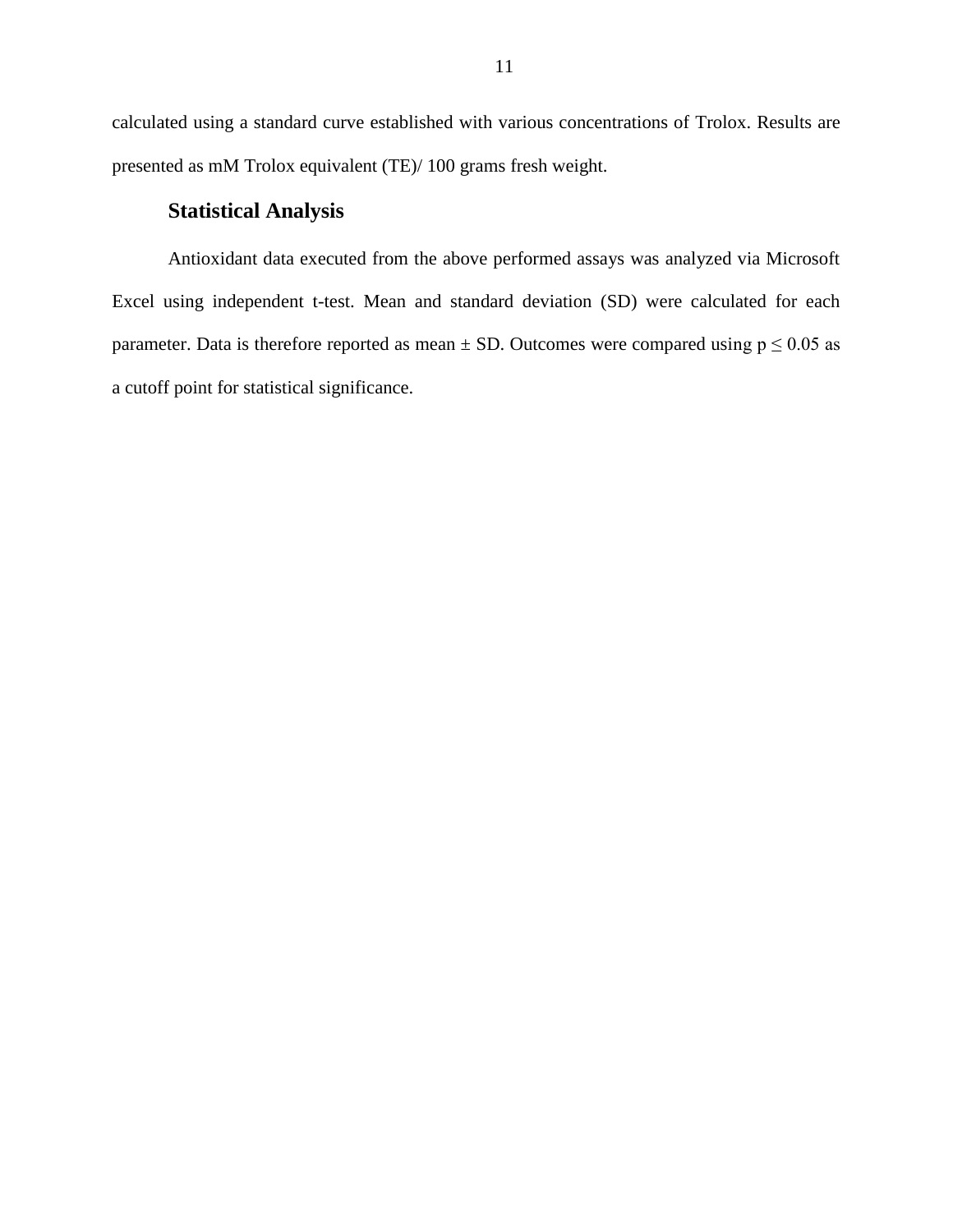#### **RESULTS**

# **Total Phenolic Content (TPC) Assay**

The antioxidant capacity of Blueberries was tested with TPC assay. The comparative data for total phenolic content of blueberry (C and T) is presented in **Figure 1**. The total polyphenols content was determined using the Folin-Ciocalteu method. Gallic acid was used as calibration standard and the results (expressed as Gallic acid equivalents) were expressed as means ±standard deviation of triplicate analysis. The TPC value in the blueberry extract treated with deactivated enzymes was 8.35 g GAE/ 100 g fresh blueberry which showed significant difference from 11.29 g GAE/ 100g fresh weight in sample treated with active enzymes. Furthermore, the comparison of total phenolic content between C and T showed higher phenolic content in Treatment sample (*p*<0.001).

# **DPPH Radical Scavenging Assay**

Antioxidant capacity was then measured by DPPH radical scavenging assay which detects percent DPPH radical inhibition by antioxidants from blueberry. The DPPH scavenging activity of blueberries extract is presented in **[Figure 2](#page-25-0)**. It has been obtained significant difference  $(p < 0.05)$  between the blueberries extracts analyzed, with a higher value for the treatment sample (35.14%) compared to control sample (27.93%).

#### **Oxygen Radical Absorbance Capacity (ORAC) Assay**

ORAC assay is widely used for the detection of free-radical scavenging ability of antioxidant against peroxyl radical. Trolox was used as standard and test sample results were expressed as micromoles of Trolox equivalent per 100 gram fresh weight of blueberry. **[Figure 3](#page-26-0)** shows a higher peroxyl radical scavenging capacities 3320.52 µmol TE/ 100 g for the sample treated with active digestive enzymes, whereas the sample treated with inactive digestive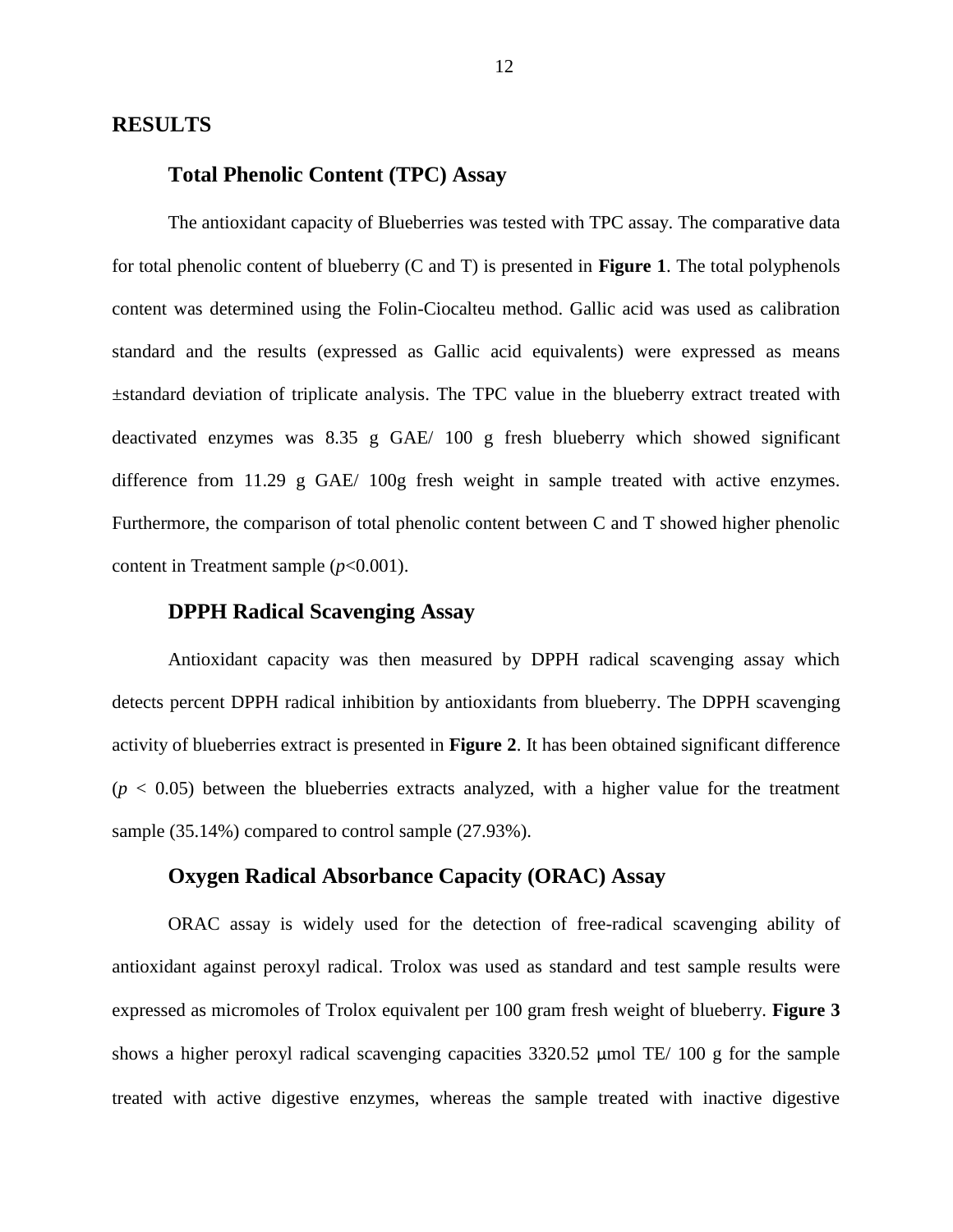enzymes presented ORAC value of 1829.95 µmol TE/ 100g and found to display significantly different peroxyl radical scavenging abilities (*p*< 0.05).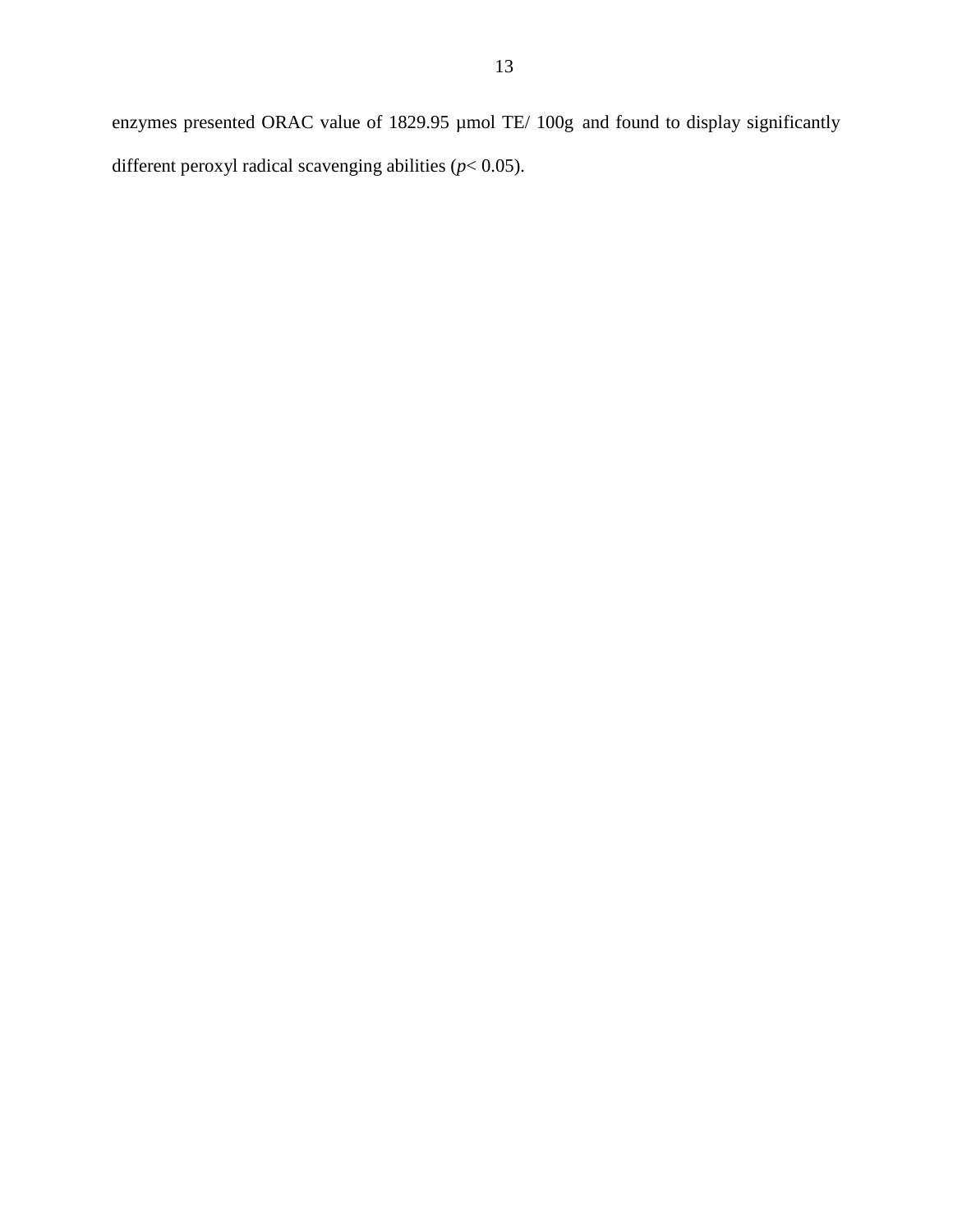#### **DISCUSSION**

Blueberries are of interest in health and nutritional science because of their high phenolic content compared to other fruit crops [50]. The present study investigated antioxidant content and activities of *Vaccinium Corumbosum* blueberry.

It is widely believed that the antioxidant activity of plant phenolic (e.g., flavonoids, tannins, phenolic acids, etc.) resides mainly in their ability to donate hydrogen atoms or electrons and there by scavenge free radicals [51]. Plant phenolic compounds are nowadays getting increased attention in the diet due to their natural antioxidant potential. Increased consumption of phenolic compounds has been associated with the reduced risk of cardiovascular diseases and certain cancers [52, 53]. The mean value of total phenolic content of *Vaccinium Corymbosum* blueberry extracted using enzymatic approaches is shown in Figure 1. Therefore, according to our TPC results, active enzyme digestion seems to enhance antioxidant content. Figure 1 clearly reveals that the sample treated with active enzymes (T) has higher total phenolic contents than their inactive enzyme treated counterparts (C). These results indicate that the process of enzymatic digestion does not seem to destroy or reduce the antioxidant content of blueberry. Instead the antioxidant capacity of the intact fruit is preserved and even enhanced. Other studies with different fruits have shown varying results when comparing digested and undigested samples [54, 55, 56]. We can conclude from our results that *Vaccinium Corymbosum* blueberry has a higher concentration of antioxidants when digested.

The DPPH assay is simple, quick and commonly used to assess the antioxidant activity of plants and natural compounds, which act as free radical-scavengers or hydrogen donors in vitro [57]. Digested blueberry extract demonstrated appreciable scavenging properties against DPPH radicals. DPPH scavenging activity was significantly (P<0.05) for sample treated with inactive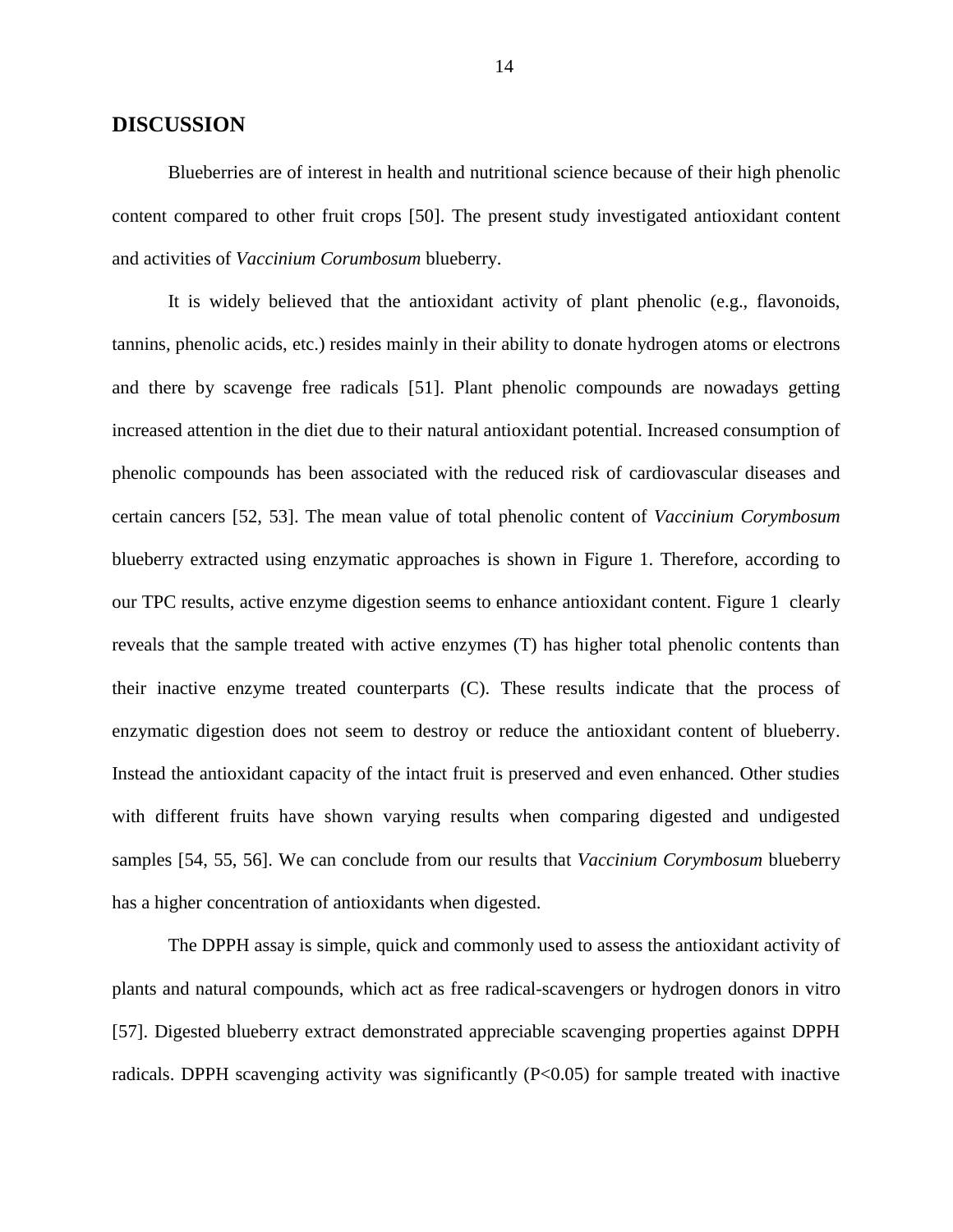enzymes than its digested counterpart. Adding an antioxidant-rich sample to a DPPH solution causes a gradual reduction in absorbance which implies that DPPH radicals are being scavenged.

Therefore, the percentages we have presented pertain to DPPH radical scavenging capacity which in turn is directly proportional to antioxidant capacity. Our results indicate that in the concentration of 10 mg/mL, our digested sample (T) showed higher scavenging ability (35.14%) compared to control sample (27.93%) and therefore higher antioxidant capacity, which further reinforces TPC results discussed above. These findings also may indicate that the higher phenolic content that the digested samples are found to have may be correlated to their higher potency in scavenging DPPH radical of digested and undigested variants of fruits [56, 58]. Our results therefore present a comparison of such capacity in digested versus undigested blueberry that, to our knowledge, has not been reported before.

The ORAC assay which differs from DPPH radical scavenging assay by the type of radical produced, scavenging method and measurement, also showed results that support our TPC and DPPH results. AAPH produces peroxyl radicals that are to be scavenged by antioxidants found in our fruit sample [59]. A molecular probe, fluorescein, is under peroxyl radical attack. The more antioxidants, the more peroxyl radicals being scavenged and the less fluorescence is detected (fluorescein is protected by antioxidants from radical attack). Higher Trolox equivalents calculated from a sample shows better ability of scavenging AAPH radicals. The digested blueberry sample shows a higher peroxyl radical scavenging capacity than the undigested one, which further confirms the previously discussed results (TPC and DPPH). Several studies support the higher availability of antioxidants in a digested fruit when comparing to the raw or undigested fruit [60].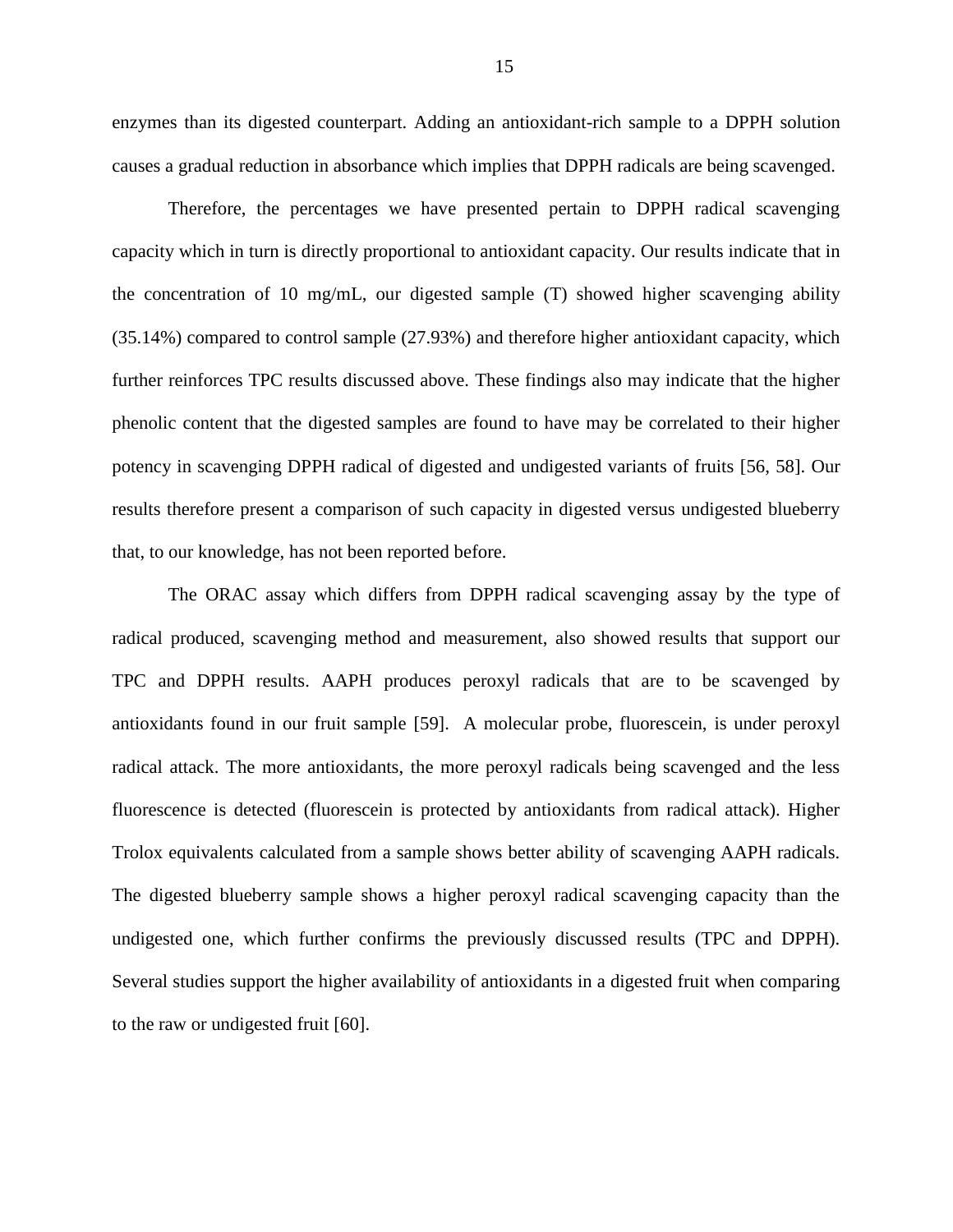#### **Blueberries as a natural source of antioxidants**

Digested blueberry provides potentially higher antioxidant bioaccessibility that may have significant health benefits, when compared to their undigested counterpart. The stability of antioxidant capacity following gastrointestinal digestion has been analyzed in other berries [61, 62]. For instance, antioxidant capacity of chokeberries, strawberries, cranberries and blackberries was enhanced following in vitro digestion [63]. These findings support our findings that the digestion of some berries can enhance their antioxidant characteristics thus contributing to considerable health benefits in humans [64]. However, limited researches have been studies on blueberries with antioxidants activities after digestion when compared to other berries [64, 65].

A comparative study of TPC content of wild and cultivated blueberries has shown that the wild blueberry presented higher antioxidant content than the cultivated [66]. TPC content for cultivated Romanian blueberries shows that the total polyphenol content ranged from 4.25 – 8.19 g GAE/ g fresh weight which support our results that the digestion enhances the antioxidant content of the blueberry [67].

In the present study blueberry seems to have a higher DPPH when digested compared to other studies that reported a lower DPPH for raw wild and cultivated blueberries [38, 43] In addition, a screening of ORAC in a variety of berries shows lower Trolox equivalents in 100 g of fresh weight when comparing to blueberry [67].

It seems that in the wide variety of fruit crops available, those with deeper colors are richer in antioxidant which is the case for blueberries [68]. Research supports deep colored berries as potent antioxidant sources [69]. Such berries are also rich in anthocyanin, antioxidant compounds that are known for their enhanced stability and bioaccessibility following gastrointestinal digestion [70].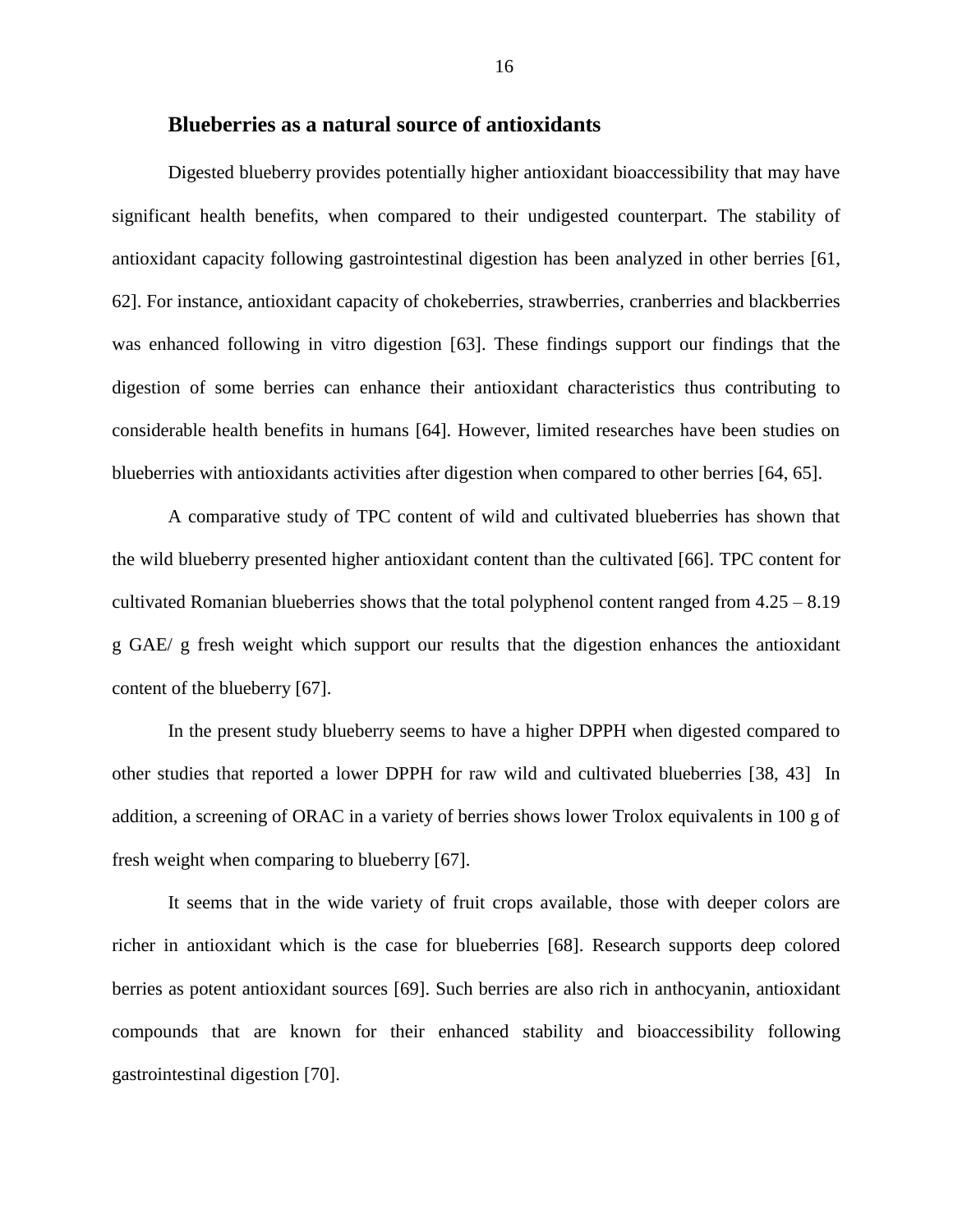In agreement with the above mentioned studies, we report that blueberry is a remarkable source of antioxidant compounds when compared to other berries. Our results imply that the blueberry has a significantly higher antioxidant capacity when digested. Also we can confidently state that digestion seems to enhance the antioxidant content and activity in blueberry.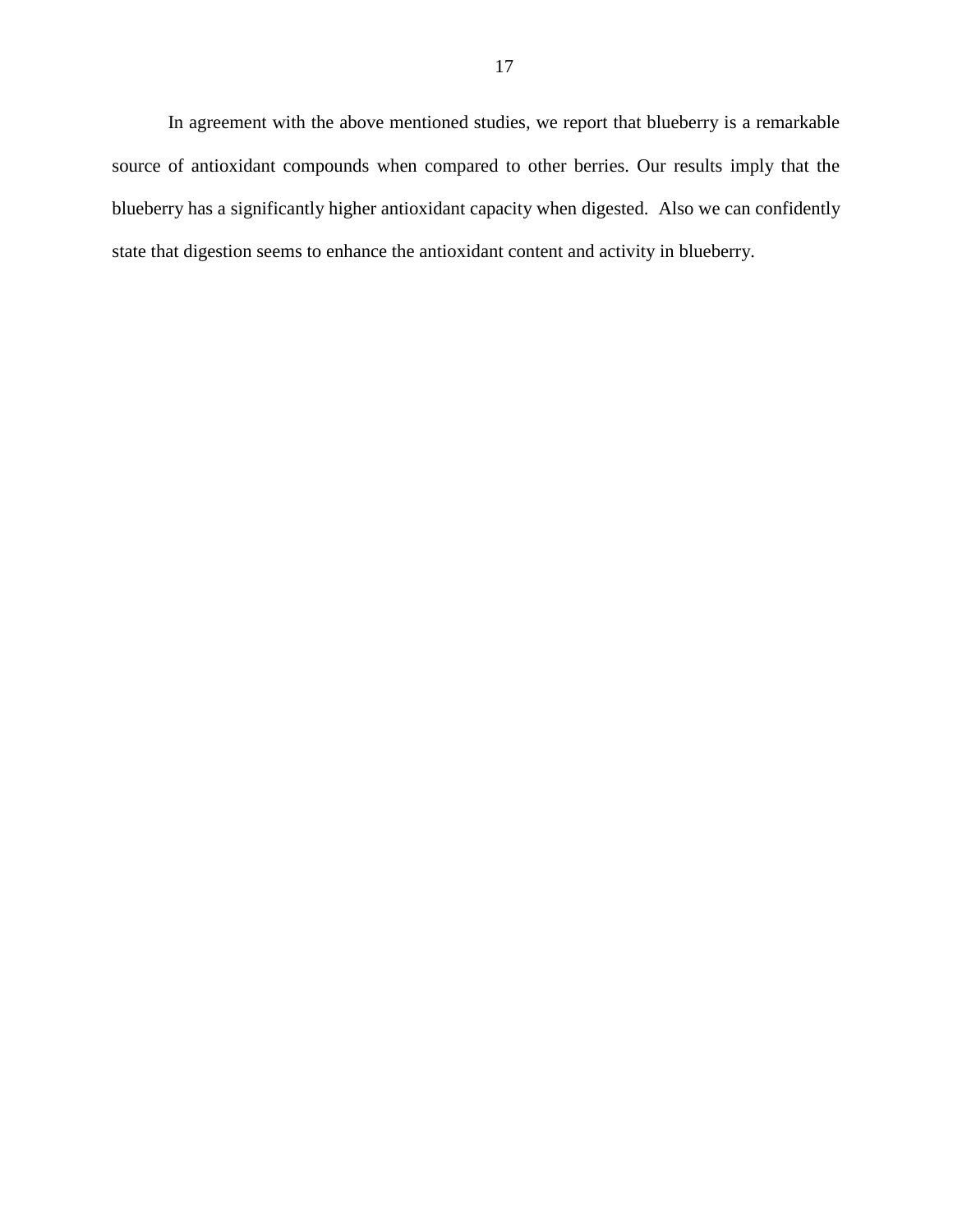#### **CONCLUSION**

 We can conclude that our results are quite valuable, due to the potential importance of the studied compounds in human's health and the relatively high amount present in blueberries fruits. The preliminary in vitro simulated digestion showed enhanced antioxidant capacity when blueberry subjected to such treatment. This indicated that enzymatic treatment similar to digestion would not decrease antioxidant value, which helps contribute to possible increased bioavailability. Our results suggest that the gastro-intestinal tract may act as an extractor where polyphenols are progressively released from solid matrix and made available for the absorption or to exert their biological effects in the gastro-intestinal tract. Further experimentation such as in vivo digestion model maybe performed in order to investigate more close correlation to human/mammal physiology. Also more research can be carried out to analyze the effect of each individual antioxidant compound from blueberry in gastrointestinal digestion.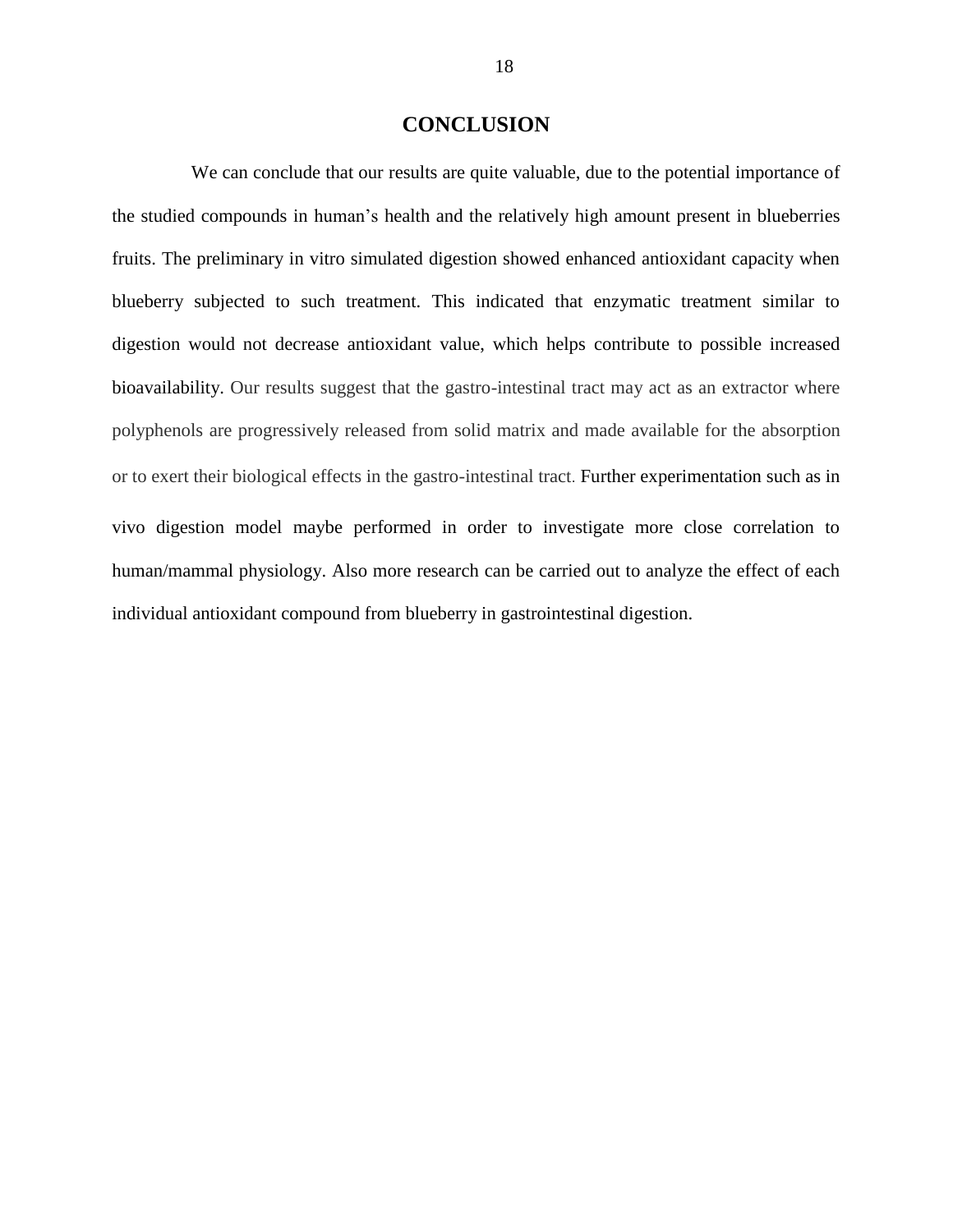**Figure 1 - Total phenolic content of** *Vaccinium Corymbosum* **digested by inactive (C) and active digestive enzymes (T) (GAE g / 100 g fresh weight).**



A significant difference between C and T groups presented higher phenolic contents in the T group (p< 0.001).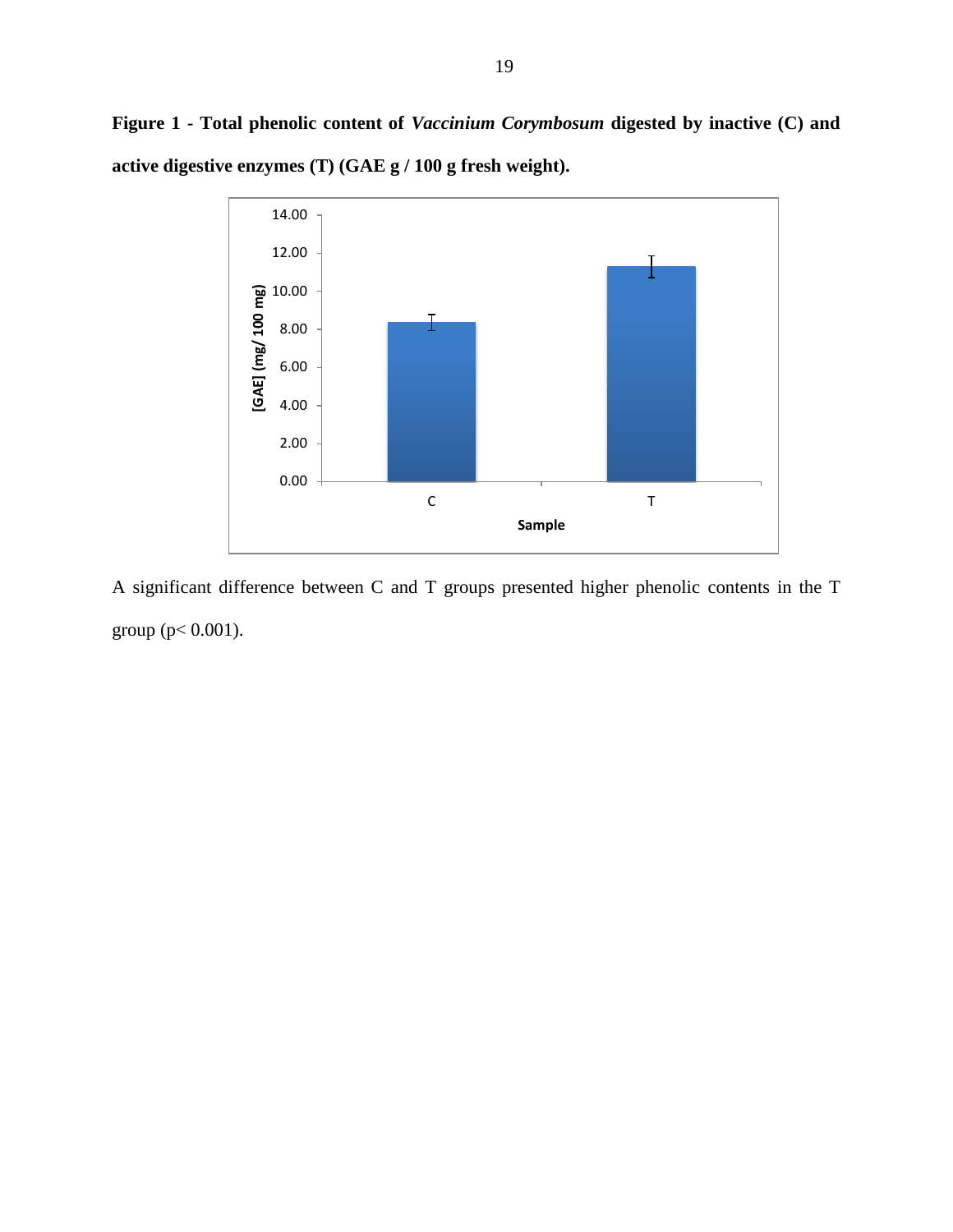<span id="page-25-0"></span>



A significant difference in DPPH % between C and T groups with a higher value for T group ( $p < 0.05$ ).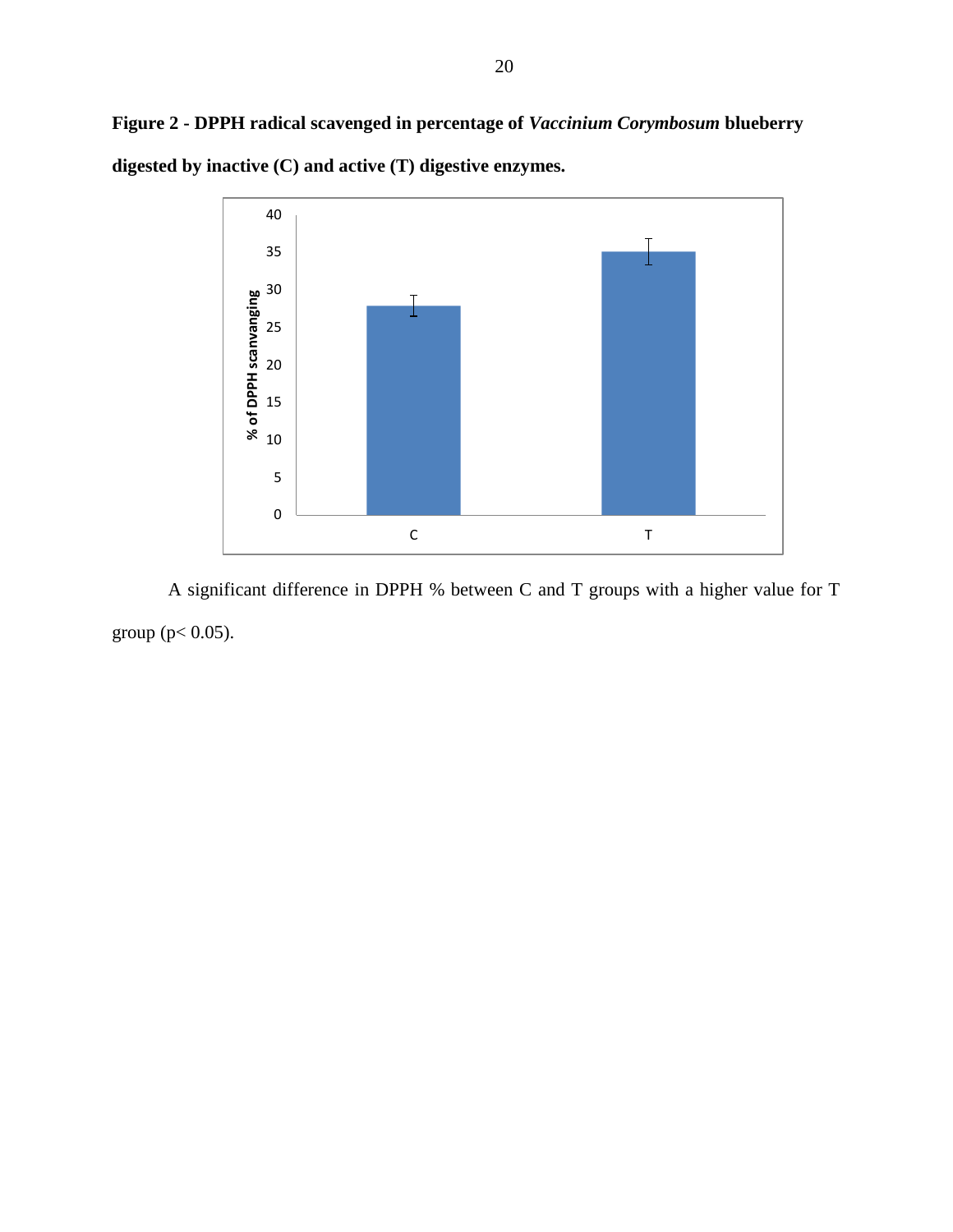<span id="page-26-0"></span>**Figure 3 - ORAC assay in TE (µmol/ 100g fresh weight) of** *Vaccinium Corymbosum* **Blueberry digested by inactive (C) and active (T) digestive enzymes.**



There is a significant difference between C and T groups and presented higher Trolox equivalent in the T group  $(p<0.05)$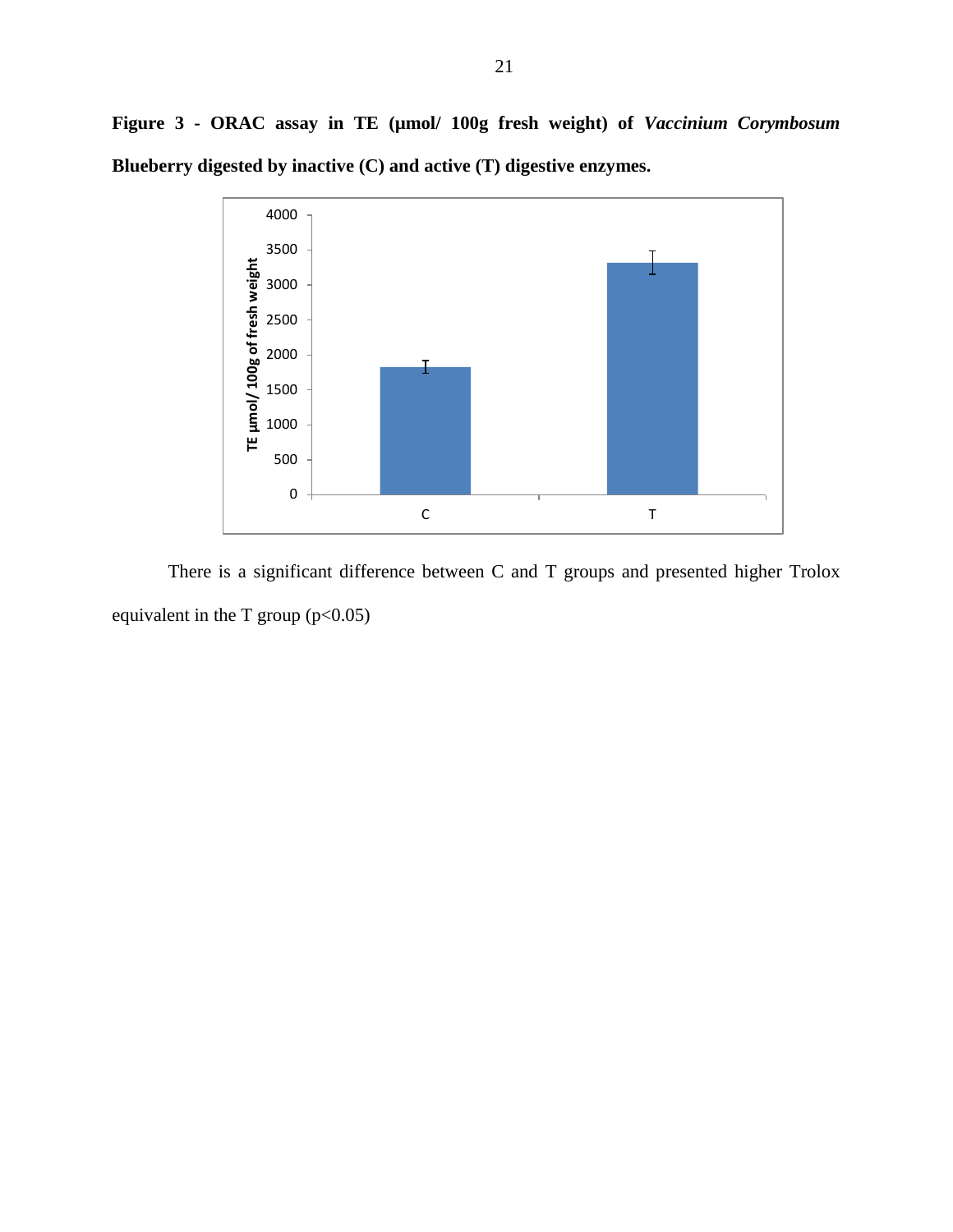#### **REFERENCES**

- 1. Halliwell B, Gutteridge JMC., *Free radicals in biology and medicine*. 2nd ed. Oxford: Oxford University Press, 1999.
- 2. SIES, H., Oxidative stress, ed. H. SIES1985, London : Academic Press. P.1.
- 3. Miller H.E., et al., *Antioxidant Content of whole grain breakfast cereals, fruits and vegetables*. Journal of the American College of Nutrition, 2000. **19**(3): p. 312-319.
- 4. Sies, H., *Strategies of antioxidant defense*. European Journal of Biochemistry, 1993. **215**(2): p. 213-219.
- 5. Emad A. S. and Sanaa M. M. S., *Antioxidant Compounds, Assays of determination and Mode of Action*. African Journal of Pharmacy and Pharmacology, 2013. **7**(10): p. 528-539.
- 6. Fontecave, M., et al., *Resveratrol, a remarkable inhibitor of ribonucleotide reductase*. FEBS Letters, 1998. **421**(3): p. 277-279.
- 7. Vinson J.A. et al., *Comparison of the Antioxidative Activity of Some Acid-Phenols: Structure-Activity Relationship*. Journal of Agricultural and Food Chemistry, 1998. **46**: p. 3630-3634.
- 8. Keaney, J.F., Oxidative stress and vascular disease 2000: Kluwer Academic Publishers.
- 9. Stavridis, J.C., *Oxidation: the cornerstone of carcinogenesis : oxidation and tobacco smoke carcinogenesis, a relationship between cause and effect* 2008: Springer.
- 10. Kresty LA, Morse MA, Morgan C, Carlton PS, Lu J, Gupta A, Blackwood M, Stoner GD., *Chemoprevention of esophageal tumorigenesis by dietary administration of lyophilized black raspberries*. Cancer Research, 2001. **6:** p. 6112-6119.
- 11. Pineli LLO, Moretti CL, Santos MS, Campos AB, Brasileiro AV, Cordova AC, Chiarello MD., *Antioxidants and other chemical and physical characteristics of two strawberry*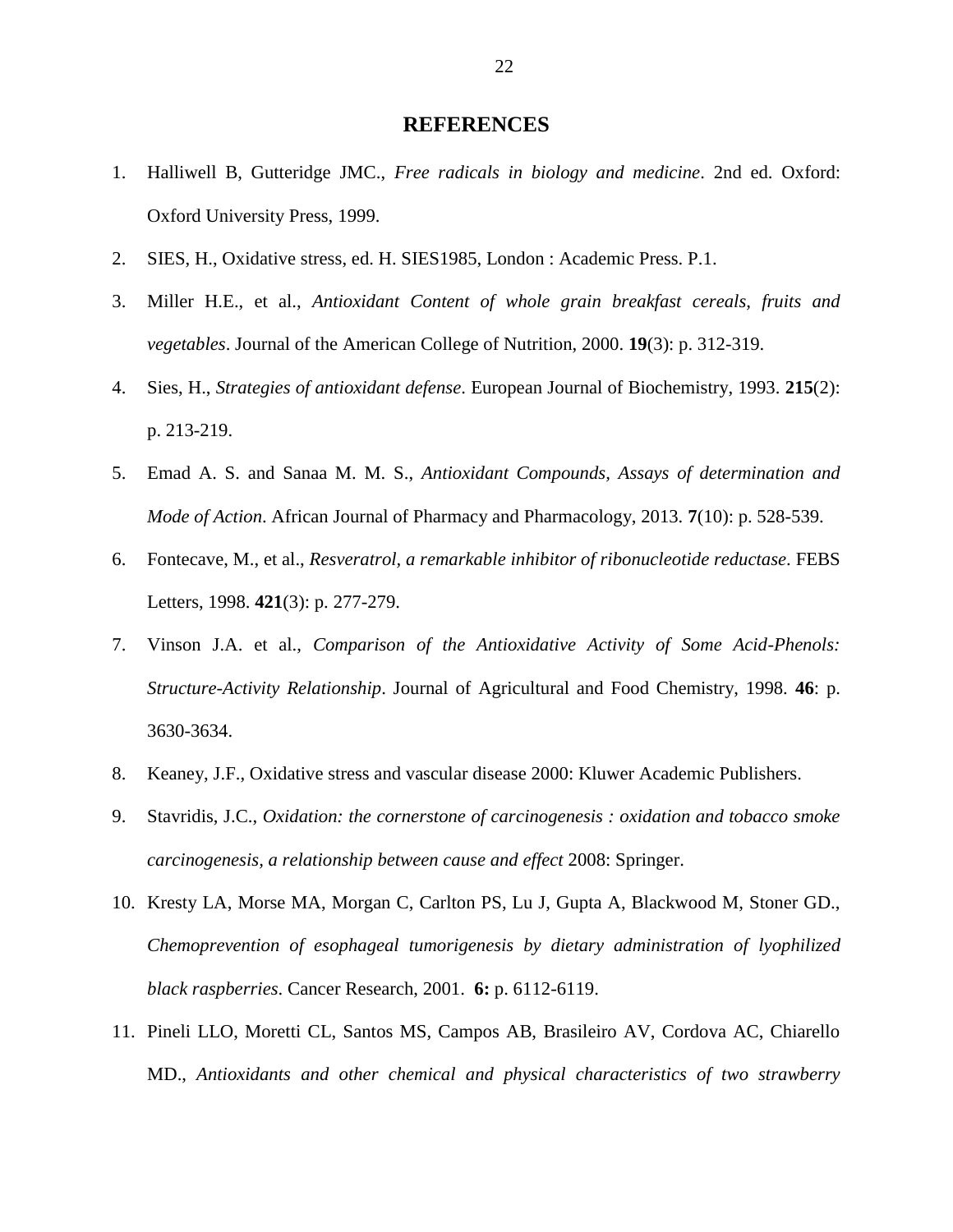cultivar at different ripeness stages. Journal of Food Composition Analysis, 2011. **24**: p. 11- 16.

- 12. Martineau LC, Couture A, Spoor D, Benhaddou-Andaloussi A, Harris C, Meddah B, Leduc C, Burt A, Vuong T, Le PM, Prentki M, Bennett SA, Arnason JT, Haddad PS., *Anti-diabetic properties of the Canadian lowbush blueberry Vaccinium angustifolium Ait*. Phytomedicine, 2006. **13**: p. 612-623.
- 13. Valentová K, Ulrichová J, Cvak L, Simánek V., *Cytoprotective effect of a bilberry extract against oxidative damage of rat hepatocytes*. Food Chemistry, 2007. **101**: p. 912-917.
- 14. Canter PH, Ernst E., *Anthocyanosides of Vacinnium myrtillus (bilberry) for night visions* a *systematic review of placebo controlled trials*. Surv Ophthalmol 2004. **49**: p. 38-50.
- 15. Wang SY, Jiao H., *Antioxidant activity in fruits and leaves of blackberry, raspberry and strawberry varies with cultivar and developmental stage*. Journal of Agricultural and Food Chememistry, 2000. **48**: p. 140-146.
- 16. Kaur, C. and Kapoor, H. C. *Antioxidants in fruits and vegetables - the millennium's health*. International Journal of Food Science and Nutrition, 2001. *36*: p.703-725.
- 17. Di Mascio, P., M. Murphy, and H. Sies, *Antioxidant defense system: the role of carotenoids, tocopherols, and thiols*. The American journal of clinical nutrition, 1991. **53**(1): p. 194S-200S.
- 18. Sies, H., *Strategies of antioxidant defense*. European Journal of Biochemistry, 1993. **215**(2): p. 213-219.
- 19. Keaney, J.F., *Oxidative stress and vascular disease*, 2000: Kluwer academic Publishers.
- 20. National Center for Biotechnology Information. Stroke; 2011 [cited 2012 Oct 10]. Available from: http://www.ncbi.nlm.nih.gov/pubmedhealth/PMH0001740/.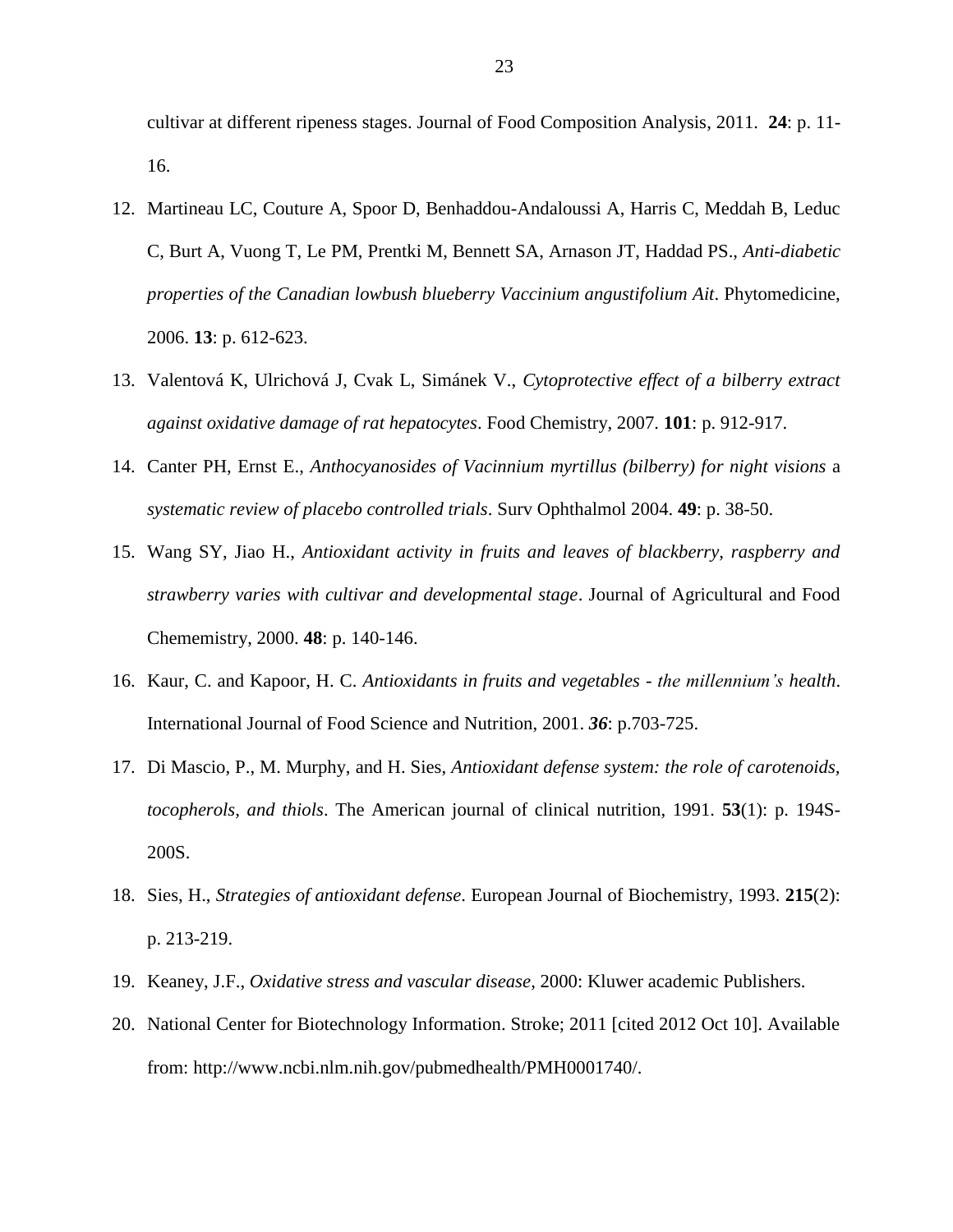- 21. Sweeney MI, Kalt W, MacKinnon SL, Ashby J, Gottschall- Pass K.T., *Feeding rats diets enriched in lowbush blueberries for six weeks decreases ischemia-induced brain damage.* Nutrition Neuroscience, 2002. **5**: p. 427-431.
- 22. Joseph JA, Shukitt-Hale B, Denisova NA, Bielinski D, Martin A, McEwen JJ, et al., *Reversals of age-related declines in neuronal signal transduction, cognitive, and motor behavioral deficits with blueberry, spinach, or strawberry dietary supplementation*. Journal of Neuroscience, 1999. **21**(19): p. 8114- 8120.
- 23. Joseph JA, Denisova NA, Arendash G, Gordon M, Diamond D, Shukitt-Hale B, et al., *Blueberry supplementation enhances signaling and prevents behavioral deficits in an Alzheimer disease model*. Nutrition and Neuroscience, 2003. **62**(6): p. 153- 154.
- 24. Shukitt-Hale B, Lau FC, Carey AN, Galli RL, Spangler EL, Ingram DK, et al., *Blueberry polyphenols attenuate kainic acid-induced decrements in cognition and alter inflammatory gene expression in rat hippocampus*. Nutrition Neuroscience, 2008. **82**(11): p. 172- 211.
- 25. Di Mascio, P., M. Murphy, and H. Sies, *Antioxidant defense systems: the role of carotenoids, tocopherols, and thiols*. The American Journal of Clinical Nutrition, 1991. **53**(1): p. 194S-200S.
- 26. Halliwell B, G.j., *Free Radicals in biology and Medicine*. Third edition ed1999, Midsomer Norton, Avon, England: Oxford University Press.
- 27. Kohen, R. and I. Gati, *Skin low molecular weight antioxidants and their role in aging and in oxidative stress*. Toxicology, 2000. **148** (2-3): p. 149-157.
- 28. Madhavi, D.L., S.S. Deshpande, and D.K. Salunkhe, *Food antioxidants: technological*, *toxicological, and health perspectives*, 1996: Marcel Dekker.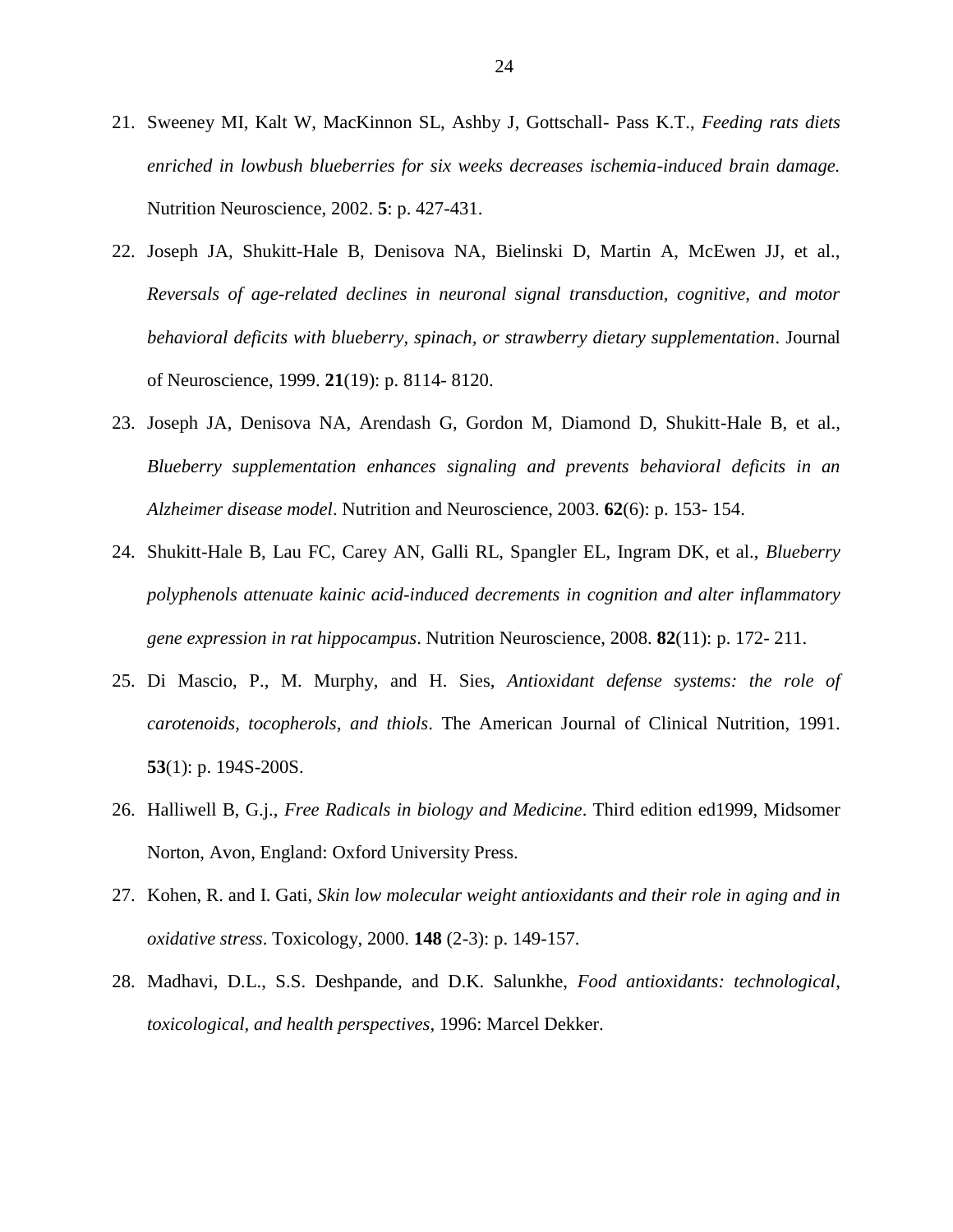- 29. Saura-Calixto, F., Serrano, J., Go, I., *Intake and bioaccessibility of total polyphenols in a whole diet*. Food Chemistry 2007. **101**(2): p. 492-501.
- 30. Hedrén, E., et al., *Estimation of carotenoid accessibility from carrots determined by an in vitro digestion method*. European Journal of Clinical Nutrition 2002. 56: p. 425-430.
- 31. Almaas, H., et al., *In vitro digestion of bovine and caprine milk by human gastric and duodenal enzymes*. International Dairy Journal, 2006. **16**(9): p. 961-968.
- 32. Parada, J., Aguilera, J. M., *Food microstructure affects the bioavailability of several nutrients*. Journal of Food Science, 2007. **72**(2): p. 21-32.
- 33. Goñi, I., et al*., In vitro digestibility and intestinal fermentation of grape seed and peel*. Food Chemistry, 2005. **90** (1-2): p. 281-286.
- 34. Green, R. J., et al., *Common tea formulations modulate in vitro digestive recovery of green tea catechins*. Molecular Nutrition and Food Research, 2007. **51**(9): p. 1152-1162.
- 35. Mulokozi, G., et al., *In vitro accessibility and intake of β-carotene from cooked green leafy vegetables and their estimated contribution to vitamin a requirements*. Plant Foods for Human Nutrition, 2004. **59**(1): p. 1-9.
- 36. Oyedemi S.O., Afolayan A.J., *Antibacterial and antioxidant activities of hydroalcoholic stem bark extract of Schotia latifolia Jacq*. Asian Pacific Journal of Tropical Medicine 2011. **4**(12): p. 952-958.
- 37. Jellin JM., et al., *Natural medicines comprehensive database. In: Pharmacist's Letter/Prescriber's Letter.* Stockton: Therapeutic Research Faculty, 2005. p. 2239.
- 38. Haddad P.S., et al., *Comparative study on the medicinal plants most recommended by traditional practitioners in Morroco and Canada*. Journal of Herbs, Spices and Medicinal Plants, 2003. **10**: p. 25-45.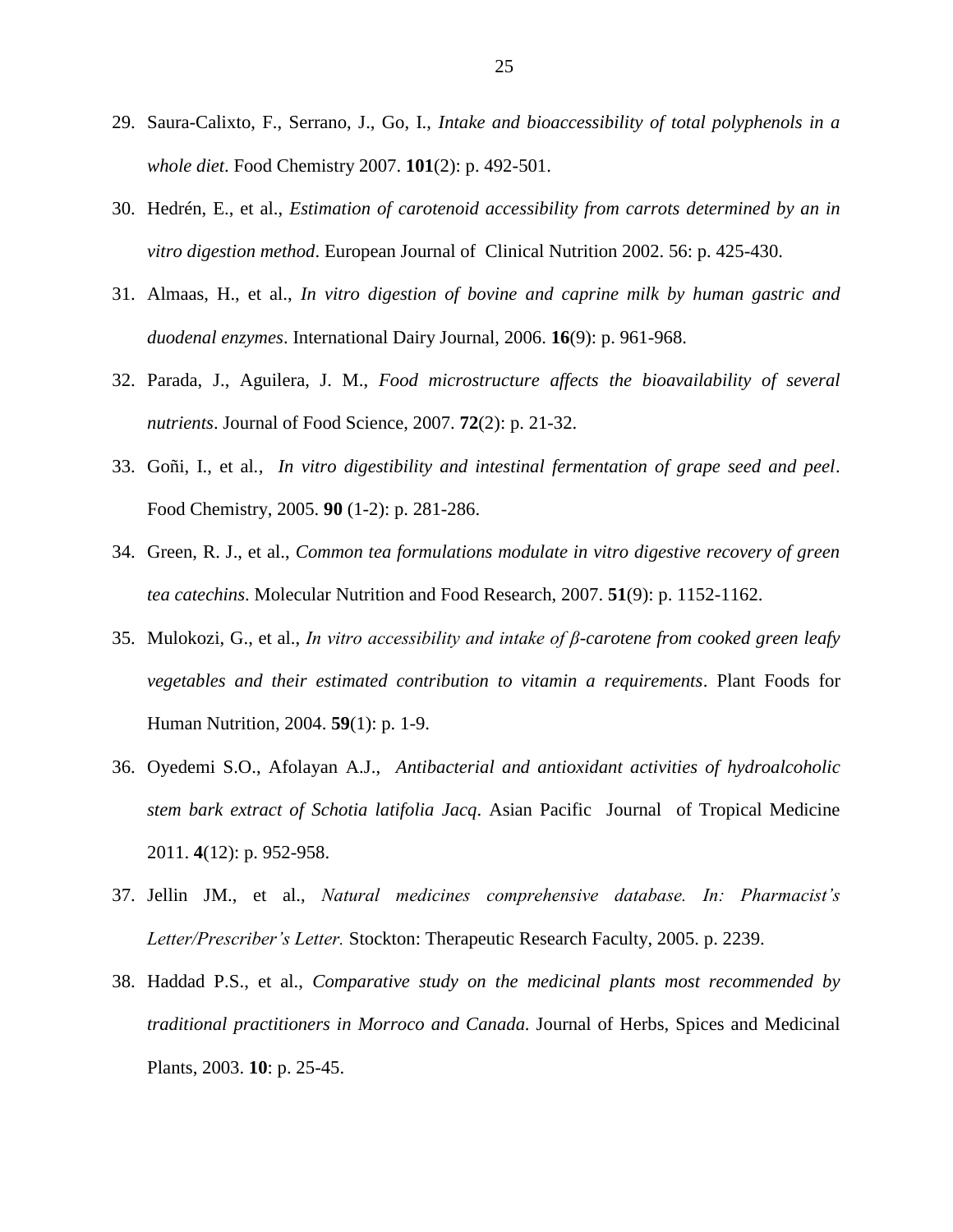- 39. Kim S.M., Shang Y.F., Um B.H., *Preparative separation of chlorogenic acid by centrifugal partition chromatography from highbush blueberry leaves* (Vaccinium corymbosum L.). Phytochemical Analysis 2010. **21**: p. 457-462.
- 40. Giovanelli G., Buratti S., *Comparison of polyphenolic composition and antioxidant activity of wild Italian blueberries and some cultivated varieties*. Food Chemistry 2009. **112**(4): p. 903-908.
- 41. Williams R.J., Spencer J.P., Rice-Evans C., *Flavonoids: antioxidants or signaling* molecules? Free Radical and Biology Medicine, 2004. **36**: p. 838-849.
- 42. Lau F.C., Bielinski D.F., Joseph J.A., *Inhibitory effects of blueberry extract on the production of inflammatory mediators in lipopolysaccharide-activated BV2 microglia*. Journal of Neuroscience Research 2007. **85**: p. 1010-1017.
- 43. Gao, L.; Mazza, G., *Characterization of acylated anthocyanins in lowbush blueberries*. Journal of Liquid Chromatography 1995. **18**: p. 245-259.
- 44. Wang H., Cao, G., Prior R., *Total antioxidant capacity of fruits.* Journal of Agricultural and Food Chemistry, 1996. **44**: p. 701-705.
- 45. Camire, M. E. *Bilberry and blueberries as functional foods and nutraceuticals*. In *Herbs, Botanicals and Teas as Functional Foods and Nutraceuticals*; Mazza, G., Oomah, B. D., Eds.; CRC Press: Boca Raton, FL, 2000. p. 389-319.
- 46. Prior, R. L., et al., *Antioxidant capacity as influenced by total phenolic and anthocyanin content, maturity and variety of Vaccinium species*. Journal of Agricultural and Food Chemistry, 1998. **46**: p. 2686-2693.
- 47. Mazza G., et al, *Absorption of Anthocyanins from Blueberries and Serum Antioxidant Status in Human Subjects*. Journal of Agricultural and Food Chemistry, 2002. **50**: p. 7731-7737.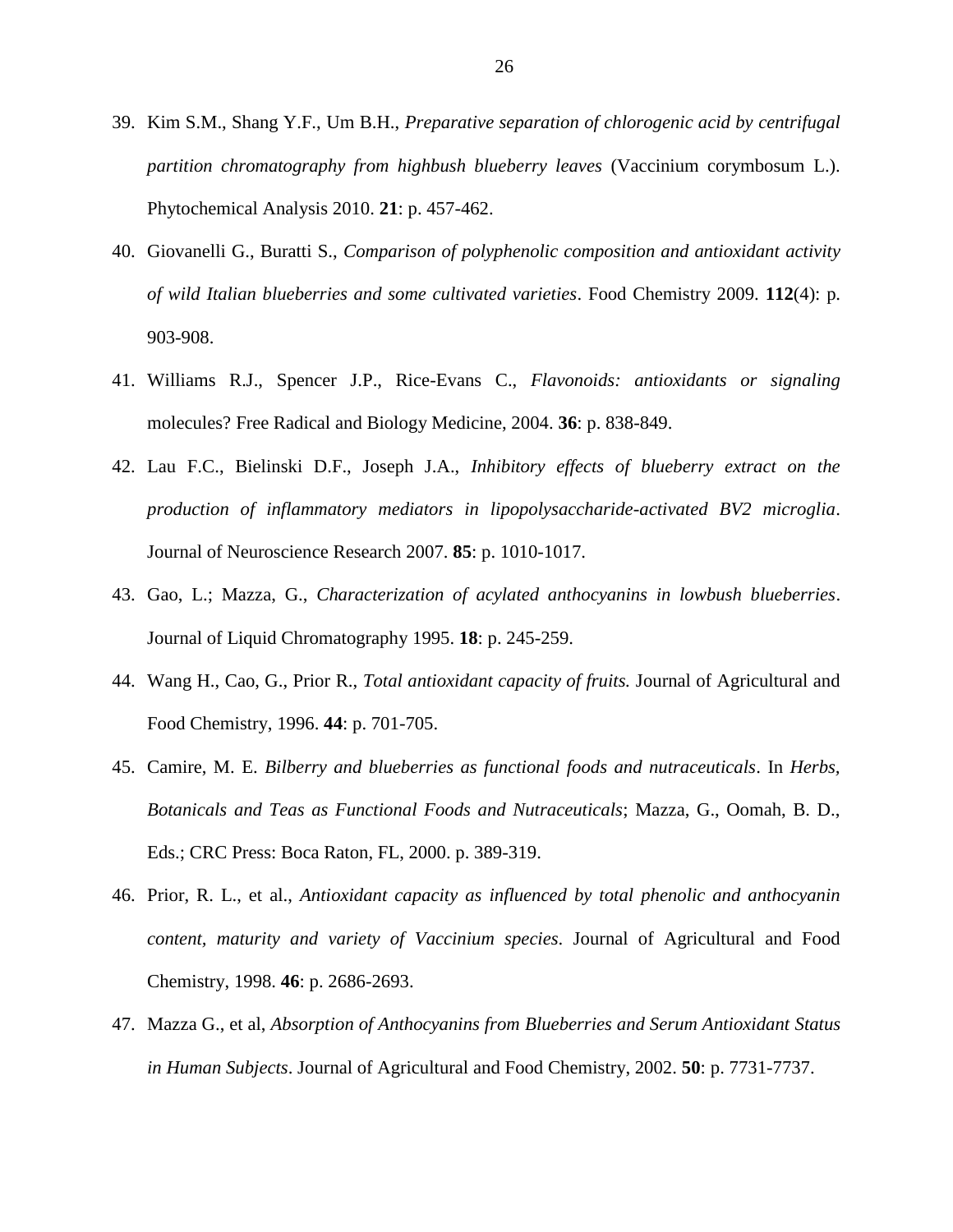- 48. Brand-Williams, W., M.E. Cuvelier, and C. Berset, *Use of free radical method to evaluate antioxidant activity*. LWT – Food Science and Technology, 1995. **28**(1): p. 25-30.
- 49. Zhou, K., L. Su, and L. Yu, *Phytochemicals and antioxidant properties in wheat bran*. Journal of Agricultural and Food Chemistry, 2004. **52**(20): p. 6108-6114.
- 50. Kalt W, MacKinnon S, McDonald J, Vinquist M, Craft C, Howell A., *Phenolic of Vaccinium berries and other fruit crops*. Journal of Science and Food Agriculture 2007; **88**: p.68-76.
- 51. Sharififar F, Dehghn-Nudeh G, Mirtajaldini M., *Major flavonoids with antioxidant activity from Teucrium polium L*. Food Chemistry 2009; **112**(4): 885-888.
- 52. Liu RH, Journal of Cereal Science, 2007, **46**: p. 207–219.
- 53. Dykes L, Rooney LW, *Cer* Food World, 2007, **52** :p.105–111
- 54. Tavares, L., et al., *Neuroprotective effect of blackberry (Rubus sp) polyphenolis potentiated after simulated gastrointestinal digestion*. Food chemistry, 2012. **131**(4); p. 1443-1452.
- 55. Bermúdez-Soto, M.J., F.A. Tomās-Barberān, and M.T. Garcia-Conesa, *stability of polyphenols in chokeberry (Aronia melanocarpa) subjected to in vitro gastric and pancreatic digestion*. Food chemistry, 2007. **102**(3): p. 865-874.
- 56. Wootton-Bread, P.C, A. Moran, and L. Ryan, *Stability of total antioxidant capacity and total polyphenol content of 23 commercially available vegetable juices before and after in vitro digestion measured by FRAP, DPPH, ABTS and Folin-Ciocalteu methods*. Food Research international, 2011. **44(**1): p. 217-224.
- 57. Chen R, Liu Z, Zhao J, Chen R, Meng F, Zhang M, et al, *Antioxidant and immunobiological activity of water-soluble polysaccharide fractions purified from Acanthopanax senticosu*. Food Chemistry 2011; **127(**2): 434-440.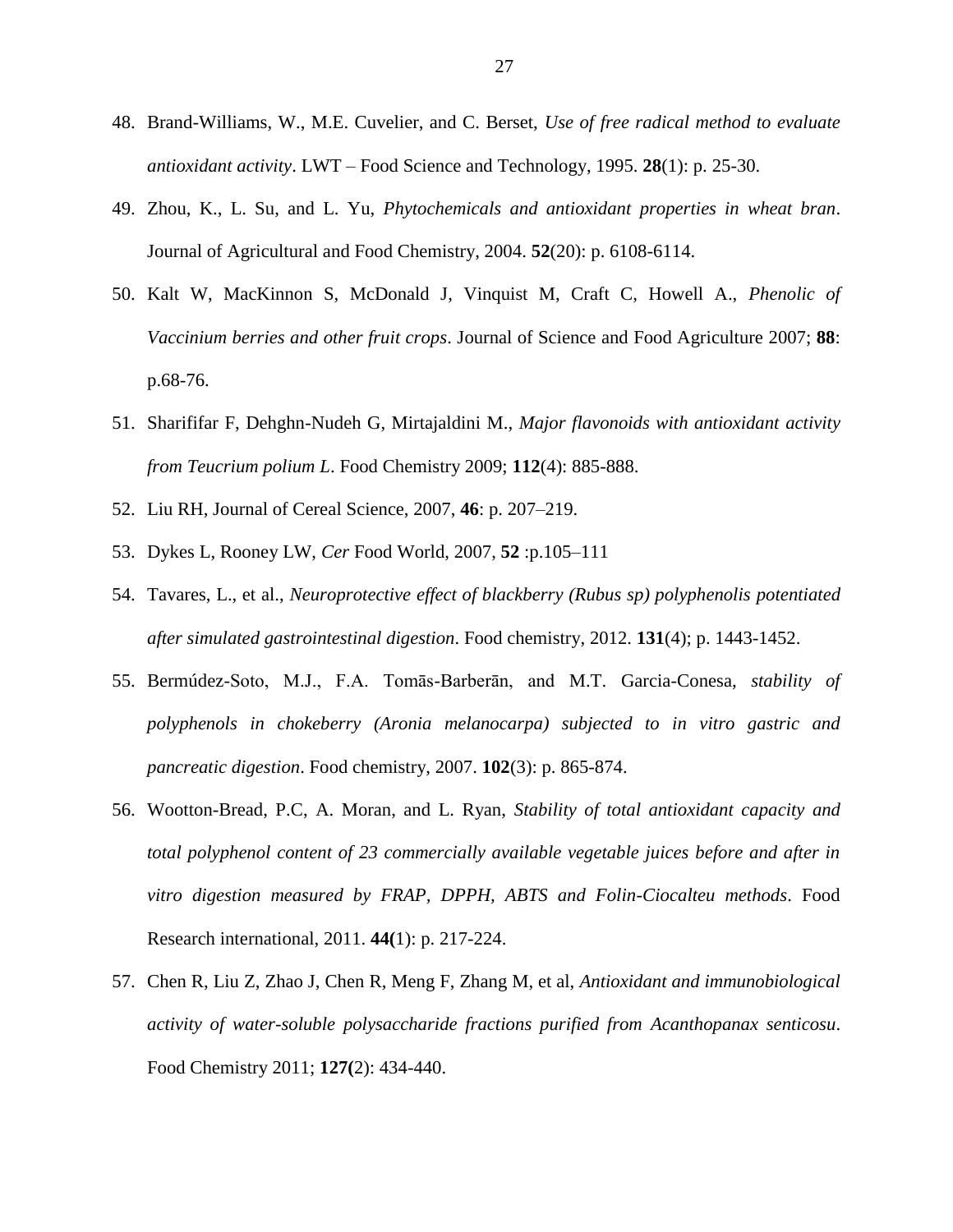- 58. Hua Li, X.Y.W., P.H. Li, Y. Li and H. Wang, *comparative study of antioxidant Activity of Grape (Vitis Vinifera) seed power assessed by different Methods*. Journal of Food and Drug Analysis, 2008. **16**(6): p. 8.
- 59. Zulueta A., M.J. Esteve, and A. Frigola, *ORAC and TEAC assays comparison to measure the antioxidant capacity of food products*. Food chemistry, 2009. **114**(1): p. 310-316.
- 60. Liang, L., et al., *in vitro bioaccessibility and antioxidant activity of antocyanins from mulberry (Morus atropurpuea Roxb.) following simulated gastrointestinal digestion*. Food research international, 2012. **46**(1): p. 76-82.
- 61. Tavares, L., et al., *Neuroprotective effect of blackberry (Rubus sp) polyphenols is potentiated after simulated gastrointestinal digestion*. Food chemistry, 2012. **131**(4): p. 1443-1452.
- 62. Kahlon, T.S. and G.E. Smith, *in vitro binding of bile acids by blueberries (vaccinium spp), plums (prunus spp) prunes (Prunus spp), strawberries (Fragaria X ananassa), cherries (Malpighia punicifolia), cramberries (Vaccinium marocarpon) and aaples (Malus sylvestris).* Food chemistry, 2007.100(3) : p. 1182-1187.
- 63. Mattila, P., J. Hellstrom, and Tӧrrӧnen, *Phenolic acids in berries, fruits, and beverages*. Journal of Agricaultural and Food Chemistry, 2006. **54**(19): p. 7193-7199.
- 64. McDougall, G.j., et al., *Assessing Potential Bioavailability of Raspberry Anthocyanins Using an in Vitro digestion System*. Journal of Agricultural and Food Chemistry, 2005. **53**(15): p. 5896-5904.
- 65. Ryan, L. and S.L. Prescott, *Stability of the antioxidant capacity of twenty-five commercially available fruit juices subjected to an Vitro digestion*. International Journal of Food Science and technology, 2010. **45**(6): p. 1191-1197.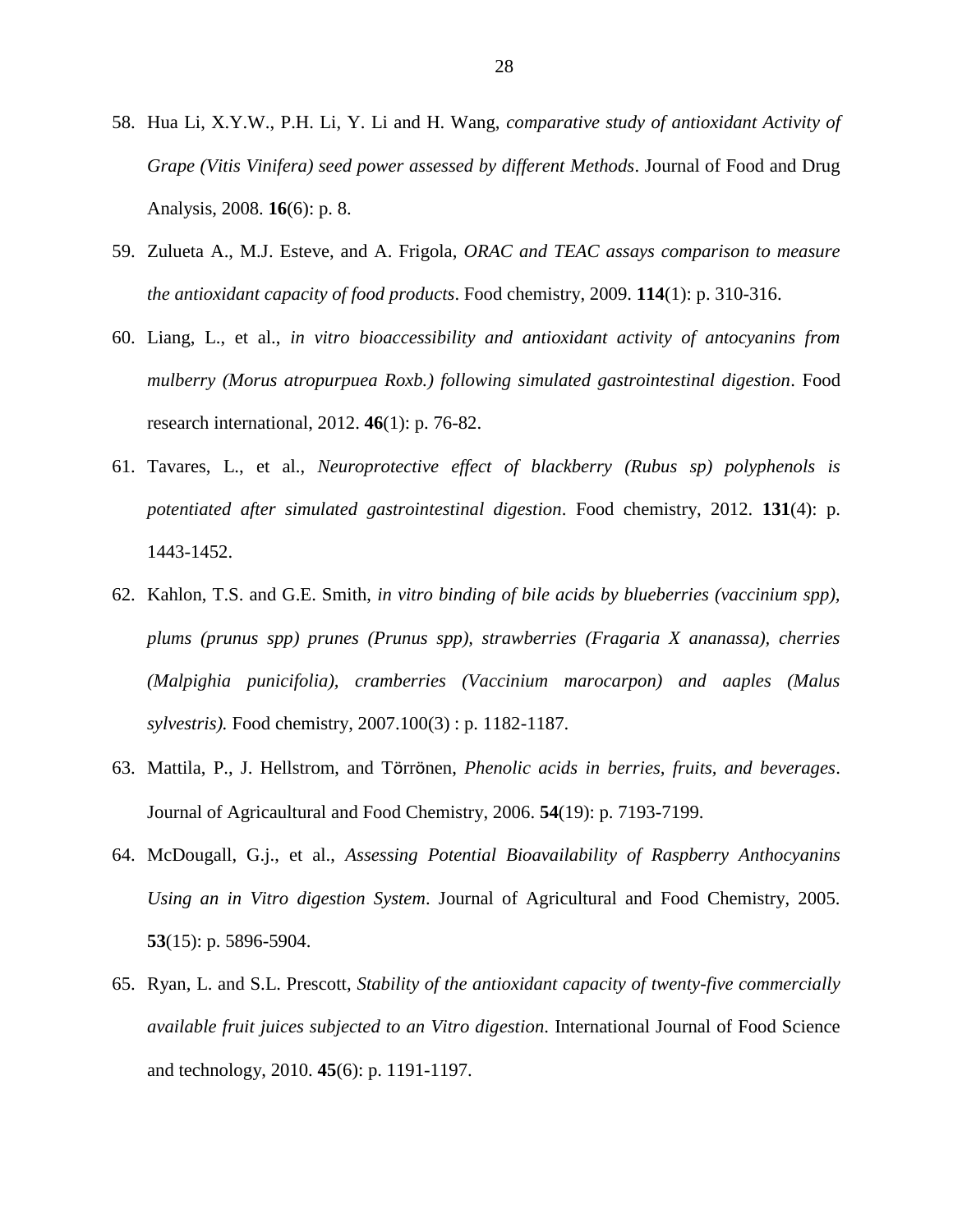- 66. Bunea A. et al., *Comparative Polyphenolic Content and Antioxidant Activities of Some Wild and Cultivated Blueberries from Romania*. Notulae Botanicae Horti Agrobotanici, 2011. **39**(2): p. 70-76.
- 67. Amakura, Y., et al., *Influence of Jam Processing on the Radical Scavenging Activity and phenolic Content in Berries*. Journal of Agricultural and Food Chemistry, 2000. **48**(12): p. 6292-6297.
- 68. Heinonen, I.M., P.J. Lehtonen, and A.I. Hopia, *Antioxidant Activity of Berry and Fruit Wines and Liquors*. Journal of Agricultural and Food Chemistry, 1998. **46**(1): p. 25-31.
- 69. Meyer, A.S., et al., *Inhibition of human Low-Density Lipoprotein Oxidation in Relation to Composition of Phenolic Antioxidants in Grapes (Vitis vinifera).* Journal of Agricultural and food Chemistry, 1997. **45**(5): p. 1638-1643.
- <span id="page-34-0"></span>70. Frontela-Saseta, C., et al., *Evaluation of Antioxidant activity and Antiproliferative Effect of Fruit Juices Enriched with Pycnogenol in Colon Carcinoma Cells. The Effect of in Vitro Gastrointestinal Digestion*. Phytotherapy Research, 2011. **25**(12): p. 1870-1875.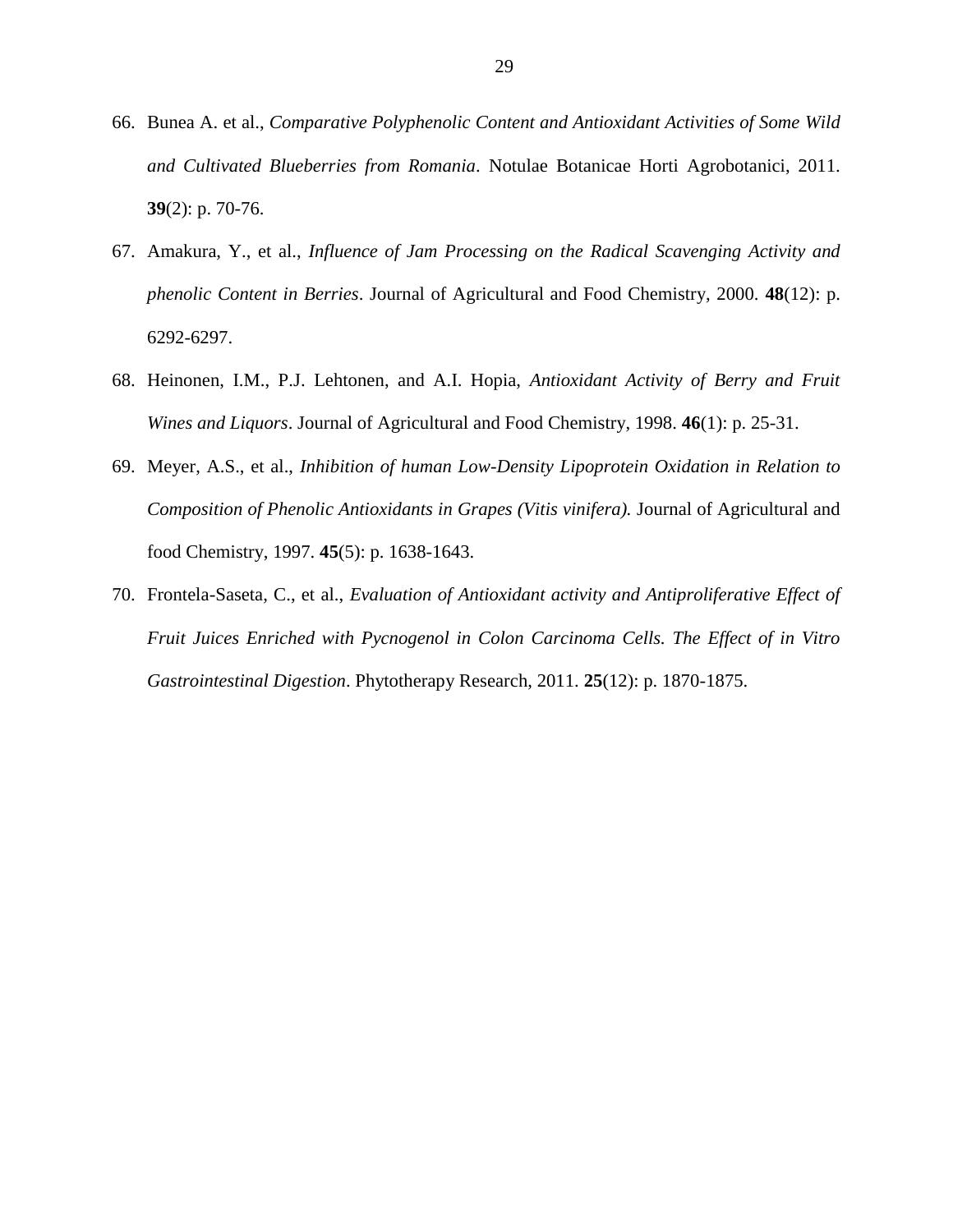## **ABSTRACT**

# **COMPARATIVE PHENOLIC CONTENT AND ANTIOXIDANT ACTIVITIES OF BLUEBERRY (***VACCINIUM CORYMBOSUM***) AFECTED BY IN VITRO DIGESTION**

by

#### **SONIA GHARBI**

#### **May 2014**

**Adviser:** Dr. Kevin Zhou

**Major:** Nutrition and Food Science

**Degree:** Master of Science

The biological properties of antioxidants depend on their release from the food matrix during the digestion process. Blueberry contains a wide range of phenolic compounds which are of great significance due to their antioxidant activity. In vitro digestion is a rapid and inexpensive method used to determine the availability of nutrients involved in the absorption studies with humans. Total phenolic content and antioxidant activity of *Vaccinium Corymbosum* blueberry was studied after in vitro digestion. The digested sample showed significantly higher TPC, DPPH and ORAC values compared to undigested sample. Highest antioxidant activity was observed in treated in vitro digested blueberry sample as measured by DPPH and ORAC methods. Results from this study showed that digestion enhances the availability of antioxidants in blueberry, where the digested fruit demonstrate a higher antioxidant content and capacity, with *p*<0.001 for TPC, *p*<0.05 for DPPH and *p*<0.05 for ORAC.